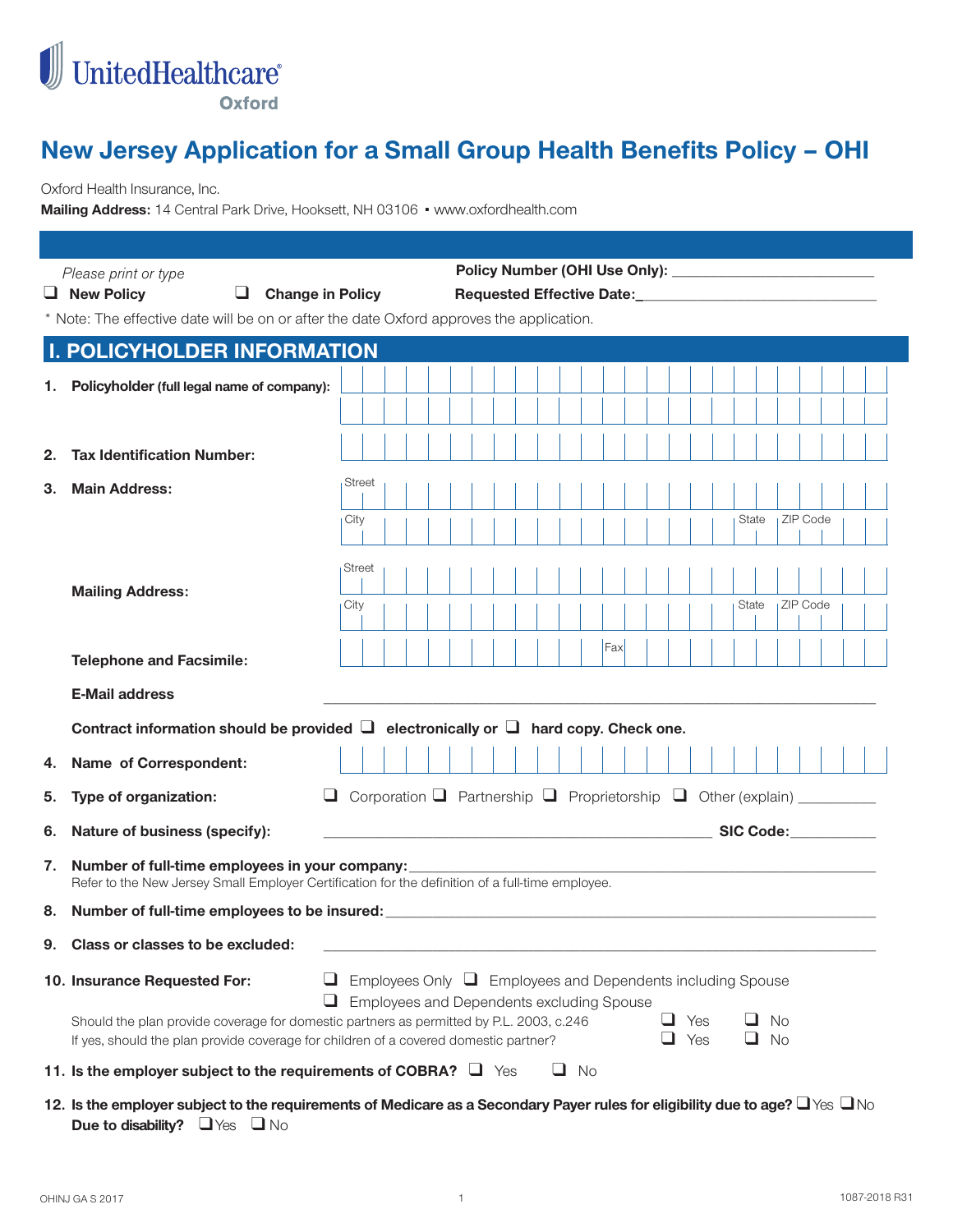## **I. POLICYHOLDER INFORMATION (CONTINUED)**

| 13. Orientation Period: $\Box$ Yes $\Box$ No |  |  |
|----------------------------------------------|--|--|
|----------------------------------------------|--|--|

| 14. Waiting period before employees become insured (may not exceed 90 days):                                |  |                                     |  |                  |  |  |  |
|-------------------------------------------------------------------------------------------------------------|--|-------------------------------------|--|------------------|--|--|--|
|                                                                                                             |  |                                     |  |                  |  |  |  |
| 15. Period for Annual Employee Open Enrollment Period: National Community Period:                           |  |                                     |  |                  |  |  |  |
| 16. What percentage of the premium will the employer pay?                                                   |  |                                     |  |                  |  |  |  |
| 17. Deposit                                                                                                 |  | <b>Premium Paid:</b> $\Box$ Monthly |  | $\Box$ Quarterly |  |  |  |
| Premium will be due as of the effective date. The premium for the first month of coverage must be attached. |  |                                     |  |                  |  |  |  |

#### **Affiliates, subsidiaries or branches (Must be included for purposes of participation)**

| <b>Legal Name and Location</b> | Number of<br>full-time<br>employees in<br>this company | Number of<br>full-time<br>employees to<br>be insured |
|--------------------------------|--------------------------------------------------------|------------------------------------------------------|
|                                |                                                        |                                                      |
|                                |                                                        |                                                      |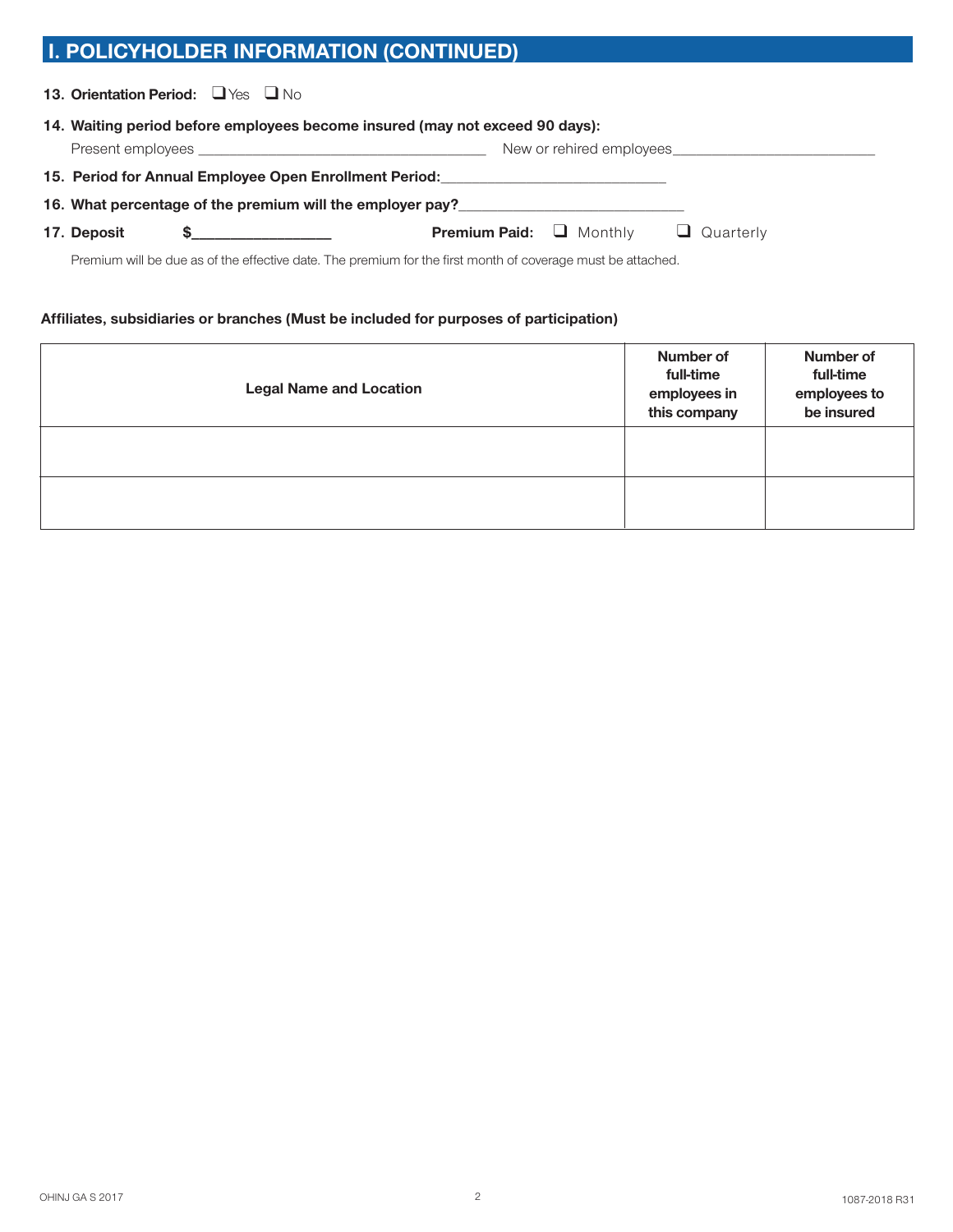## **II. SPECIFICATIONS FOR COVERAGE**

PLEASE SELECT A PLAN FROM SECTION A, B, C OR D.

### **A. PLATINUM PLANS**

| Option                                                                             | $\Box$ NJ P LBTY NG<br>15/40/100 EPO 18                                                                                      | $\Box$ NJ P FRDM NG<br>15/40/100 EPO 18                                                                                      | $\Box$ NJ P LBTY NG<br>20/40/100 PPO 18-1                                                                                    | $\Box$ NJ P FRDM NG<br>20/40/100 PPO 18-1                                                                                  |
|------------------------------------------------------------------------------------|------------------------------------------------------------------------------------------------------------------------------|------------------------------------------------------------------------------------------------------------------------------|------------------------------------------------------------------------------------------------------------------------------|----------------------------------------------------------------------------------------------------------------------------|
| <b>Network</b>                                                                     | Liberty                                                                                                                      | Freedom                                                                                                                      | Liberty                                                                                                                      | Freedom                                                                                                                    |
| <b>Access</b>                                                                      | Non-gated                                                                                                                    | Non-gated                                                                                                                    | Non-gated                                                                                                                    | Non-gated                                                                                                                  |
| Copayment:                                                                         |                                                                                                                              |                                                                                                                              |                                                                                                                              |                                                                                                                            |
| a. PCP                                                                             | \$15 per visit                                                                                                               | \$15 per visit                                                                                                               | \$20 per visit                                                                                                               | \$20 per visit                                                                                                             |
| b. Specialist                                                                      | \$40 per visit                                                                                                               | \$40 per visit                                                                                                               | \$40 per visit                                                                                                               | \$40 per visit                                                                                                             |
| <b>In-Network</b>                                                                  |                                                                                                                              |                                                                                                                              |                                                                                                                              |                                                                                                                            |
| <b>Deductible</b>                                                                  | N/A                                                                                                                          | N/A                                                                                                                          | N/A                                                                                                                          | N/A                                                                                                                        |
| (Single/Family)                                                                    |                                                                                                                              |                                                                                                                              |                                                                                                                              |                                                                                                                            |
| <b>In-Network</b><br><b>Maximum</b><br>Out-of-Pocket<br>(Single/Family)            | \$2,500/\$5,000                                                                                                              | \$2,500/\$5,000                                                                                                              | \$2,500/\$5,000                                                                                                              | \$2,500/\$5,000                                                                                                            |
| <b>In-Network</b><br><b>Coinsurance</b>                                            | N/A                                                                                                                          | N/A                                                                                                                          | N/A                                                                                                                          | N/A                                                                                                                        |
| <b>Outpatient Facility</b><br>Copayment                                            | Freestanding Facility - \$40<br>Hospital Facility - \$150                                                                    | Freestanding Facility - \$40<br>Hospital Facility - \$150                                                                    | Freestanding Facility -<br>\$40<br>Hospital Facility - \$150                                                                 | <b>Freestanding Facility</b><br>$-$ \$40<br>Hospital Facility - \$150                                                      |
| <b>Inpatient Facility</b><br>Copayment                                             | \$250 per day to \$1,250<br>maximum per admit<br>(\$2,500 maximum per year)                                                  | \$250 per day to \$1,250<br>maximum per admit<br>(\$2,500 maximum per year)                                                  | \$100 per day to \$500<br>maximum per admit<br>(\$1,000 maximum per<br>year)                                                 | \$100 per day to \$500<br>maximum per admit<br>(\$1,000 maximum per<br>year)                                               |
| <b>Emergency Room</b>                                                              | \$100                                                                                                                        | \$100                                                                                                                        | \$100                                                                                                                        | \$100                                                                                                                      |
| <b>Out-of-Network</b><br><b>Deductible</b><br>(Single/Family)                      | N/A                                                                                                                          | N/A                                                                                                                          | \$2,000/\$4,000                                                                                                              | \$2,000/\$4,000                                                                                                            |
| <b>Out-of-Network</b><br><b>Maximum</b><br><b>Out-of-Pocket</b><br>(Single/Family) | N/A                                                                                                                          | N/A                                                                                                                          | \$5,000/\$10,000                                                                                                             | \$5,000/\$10,000                                                                                                           |
| <b>Out-of-Network</b><br><b>Coinsurance</b>                                        | N/A                                                                                                                          | N/A                                                                                                                          | 30%                                                                                                                          | 30%                                                                                                                        |
| <b>Prescription Drug</b><br>Coverage                                               | Tier $1 - $5$ copayment<br>Tier $2 - $25$ copayment<br>Tier $3 - $50$ copayment<br>Mail-Order - 2x copay<br>Deductible - N/A | Tier $1 - $5$ copayment<br>Tier $2 - $25$ copayment<br>Tier $3 - $50$ copayment<br>Mail-Order - 2x copay<br>Deductible - N/A | Tier $1 - $5$ copayment<br>Tier $2 - $25$ copayment<br>Tier $3 - $50$ copayment<br>Mail-Order - 2x copay<br>Deductible - N/A | Tier $1 - $5$ copayment<br>Tier 2 - \$25 copayment<br>Tier 3 - \$50 copayment<br>Mail-Order - 2x copay<br>Deductible - N/A |

#### **Deductibles and out-of-pocket accumulation periods are on a □ calendar year □ contract year basis.**

#### **Additional Benefit Options:**

**Q** Domestic Partner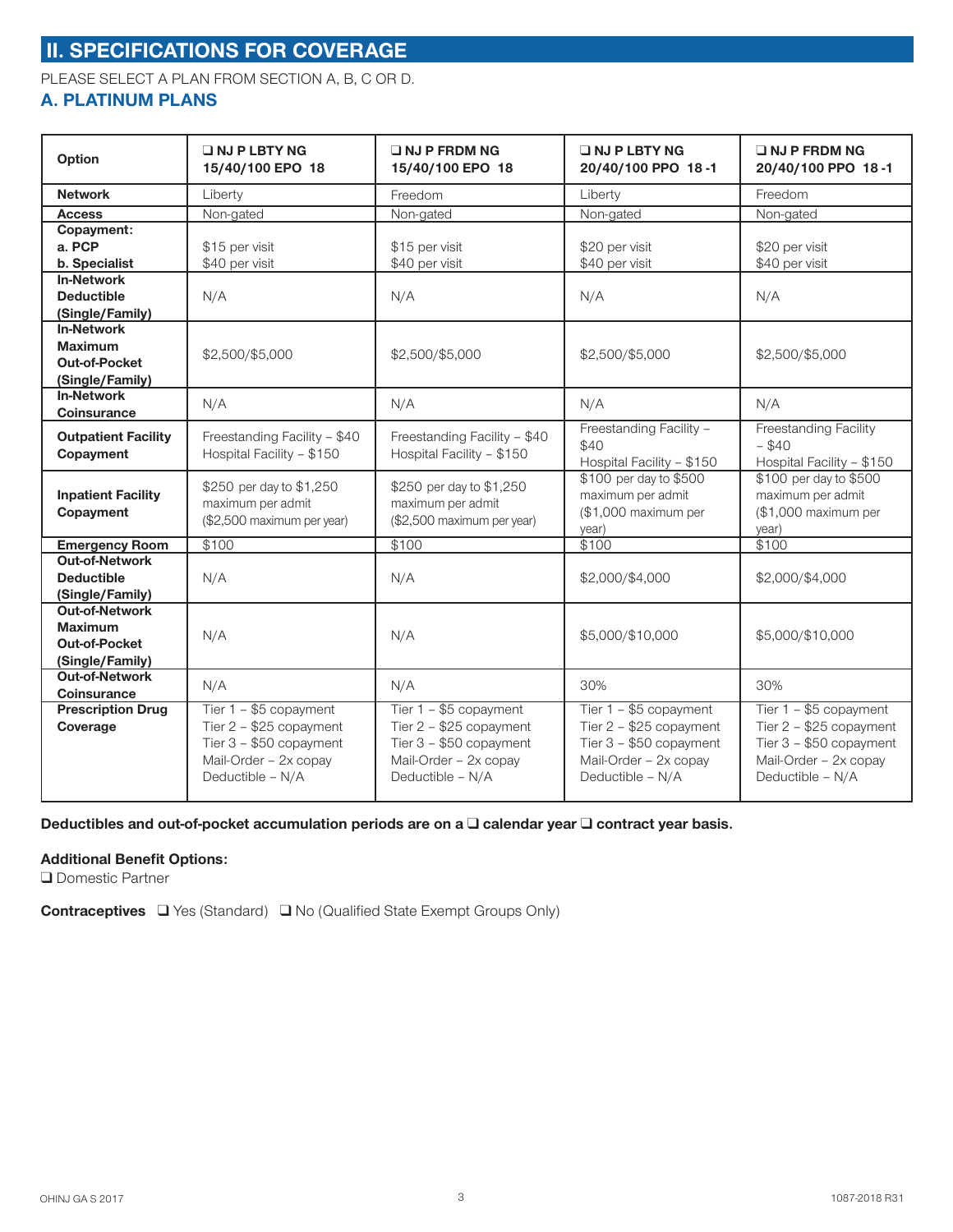## **A. PLATINUM PLANS (CONTINUED)**

| Option                                                                      | $\Box$ NJ P LBTY NG<br>15/45/100 PPO 18                                                                                      | $\Box$ NJ P FRDM NG<br>15/45/100 PPO 18                                                                                     | $\Box$ NJ P LBTY NG<br>20/40/100 PPO 18-2                                                                                    | $\Box$ NJ P FRDM NG<br>20/40/100 PPO 18-2                                                                                    |
|-----------------------------------------------------------------------------|------------------------------------------------------------------------------------------------------------------------------|-----------------------------------------------------------------------------------------------------------------------------|------------------------------------------------------------------------------------------------------------------------------|------------------------------------------------------------------------------------------------------------------------------|
| <b>Network</b>                                                              | Liberty                                                                                                                      | Freedom                                                                                                                     | Liberty                                                                                                                      | Freedom                                                                                                                      |
| <b>Access</b>                                                               | Non-gated                                                                                                                    | Non-gated                                                                                                                   | Non-gated                                                                                                                    | Non-gated                                                                                                                    |
| Copayment:<br>a. PCP                                                        | \$15 per visit                                                                                                               | \$15 per visit                                                                                                              | \$20 per visit                                                                                                               | \$20 per visit                                                                                                               |
| b. Specialist                                                               | \$45 per visit                                                                                                               | \$45 per visit                                                                                                              | \$40 per visit                                                                                                               | \$40 per visit                                                                                                               |
| <b>In-Network</b><br><b>Deductible</b><br>(Single/Family)                   | N/A                                                                                                                          | N/A                                                                                                                         | N/A                                                                                                                          | N/A                                                                                                                          |
| <b>In-Network</b><br><b>Maximum</b><br>Out-of-Pocket<br>(Single/Family)     | \$2,750/\$5,500                                                                                                              | \$2,750/\$5,500                                                                                                             | \$2,000/\$4,000                                                                                                              | \$2,000/\$4,000                                                                                                              |
| <b>In-Network</b><br>Coinsurance                                            | N/A                                                                                                                          | N/A                                                                                                                         | N/A                                                                                                                          | N/A                                                                                                                          |
| <b>Outpatient Facility</b><br>Copayment                                     | Freestanding Facility - No<br>charge<br>Hospital Facility - \$150                                                            | Freestanding Facility - No<br>charge<br>Hospital Facility - \$150                                                           | Freestanding Facility -<br>\$10<br>Hospital Facility - \$150                                                                 | <b>Freestanding Facility</b><br>$-$ \$10<br>Hospital Facility - \$150                                                        |
| <b>Inpatient Facility</b><br>Copayment                                      | \$300 per day to \$1,500<br>maximum per admit (\$3,000<br>maximum per year)                                                  | \$300 per day to \$1,500<br>maximum per admit (\$3,000<br>maximum per year)                                                 | \$200 per day to a max<br>of \$1000 per admit<br>(\$2000 max per year)                                                       | \$200 per day to a max<br>of \$1000 per admit<br>(\$2000 max per year)                                                       |
| <b>Emergency Room</b>                                                       | \$100                                                                                                                        | \$100                                                                                                                       | \$100                                                                                                                        | \$100                                                                                                                        |
| <b>Out-of-Network</b><br><b>Deductible</b><br>(Single/Family)               | \$2,500/\$5,000                                                                                                              | \$2,500/\$5,000                                                                                                             | \$2,000/\$4,000                                                                                                              | \$2,000/\$4,000                                                                                                              |
| <b>Out-of-Network</b><br><b>Maximum</b><br>Out-of-Pocket<br>(Single/Family) | \$6,250/\$12,500                                                                                                             | \$6,250/\$12,500                                                                                                            | \$5,000/\$10,000                                                                                                             | \$5,000/\$10,000                                                                                                             |
| Out-of-Network<br><b>Coinsurance</b>                                        | 30%                                                                                                                          | 30%                                                                                                                         | 30%                                                                                                                          | 30%                                                                                                                          |
| <b>Prescription Drug</b><br>Coverage                                        | Tier $1 - $5$ copayment<br>Tier $2 - $25$ copayment<br>Tier $3 - $50$ copayment<br>Mail-Order - 2x copay<br>Deductible - N/A | Tier 1 - \$5 copayment<br>Tier $2 - $25$ copayment<br>Tier $3 - $50$ copayment<br>Mail-Order - 2x copay<br>Deductible - N/A | Tier $1 - $5$ copayment<br>Tier $2 - $25$ copayment<br>Tier $3 - $50$ copayment<br>Mail-Order - 2x copay<br>Deductible - N/A | Tier $1 - $5$ copayment<br>Tier $2 - $25$ copayment<br>Tier $3 - $50$ copayment<br>Mail-Order - 2x copay<br>Deductible - N/A |

**Deductibles and out-of-pocket accumulation periods are on a □ calendar year □ contract year basis.** 

#### **Additional Benefit Options:**

**Q** Domestic Partner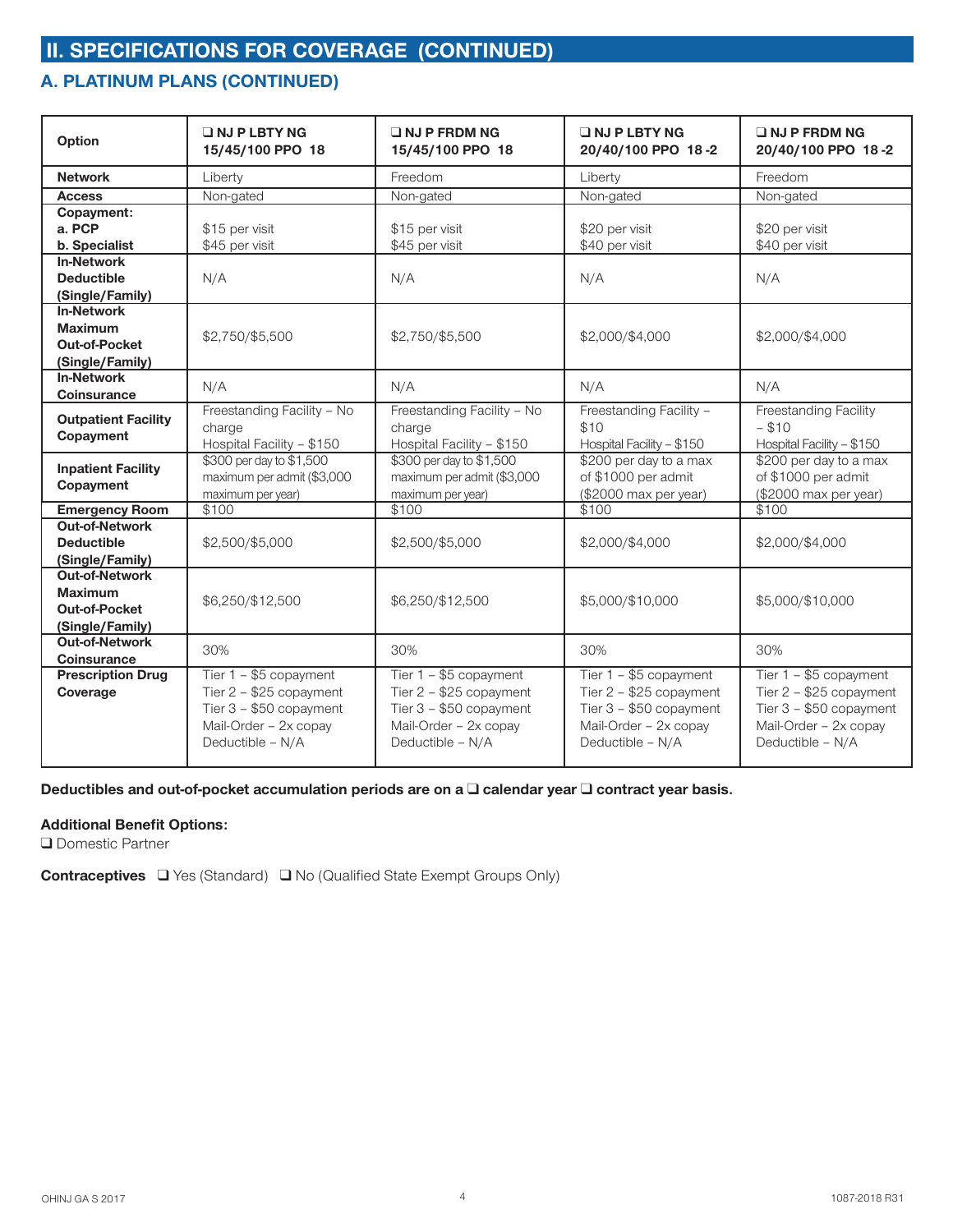## **B. GOLD PLANS**

| Option                                                               | $\Box$ NJ G LBTY NG<br>50/50/600/100 EPO 18                                                                                   | $\Box$ NJ G LBTY GT<br>50/50/600/100 EPO 18                                                                                   | $\Box$ NJ G FRDM NG<br>50/50/600/100 EPO 18                                                                                  | $\Box$ NJ G FRDM GT<br>50/50/600/100 EPO 18                                                                                   |
|----------------------------------------------------------------------|-------------------------------------------------------------------------------------------------------------------------------|-------------------------------------------------------------------------------------------------------------------------------|------------------------------------------------------------------------------------------------------------------------------|-------------------------------------------------------------------------------------------------------------------------------|
| <b>Network</b>                                                       | Liberty                                                                                                                       | Liberty                                                                                                                       | Freedom                                                                                                                      | Freedom                                                                                                                       |
| <b>Access</b>                                                        | Non-gated                                                                                                                     | Gated*                                                                                                                        | Non-gated                                                                                                                    | Gated*                                                                                                                        |
| Copayment:<br>a. PCP<br>b. Specialist                                | \$50 per visit<br>\$50 per visit                                                                                              | \$50 per visit<br>\$50 per visit                                                                                              | \$50 per visit<br>\$50 per visit                                                                                             | \$50 per visit<br>\$50 per visit                                                                                              |
| <b>In-Network Deductible</b><br>(Single/Family)                      | \$600/\$1,200                                                                                                                 | \$600/\$1,200                                                                                                                 | \$600/\$1,200                                                                                                                | \$600/\$1,200                                                                                                                 |
| <b>In-Network Maximum</b><br><b>Out-of-Pocket</b><br>(Single/Family) | \$4500/\$9000                                                                                                                 | \$4500/\$9000                                                                                                                 | \$4500/\$9000                                                                                                                | \$4500/\$9000                                                                                                                 |
| <b>In-Network</b><br><b>Coinsurance</b>                              | N/A                                                                                                                           | N/A                                                                                                                           | N/A                                                                                                                          | N/A                                                                                                                           |
| <b>Outpatient Facility</b><br>Copayment                              | Freestanding Facility -<br>\$50<br>Hospital Facility - 50%                                                                    | Freestanding Facility -<br>\$50<br>Hospital Facility - 50%                                                                    | Freestanding Facility -<br>\$50<br>Hospital Facility - 50%                                                                   | Freestanding Facility -<br>\$50<br>Hospital Facility - 50%                                                                    |
| <b>Inpatient Facility</b><br>Copayment                               | \$500 per day to \$2500<br>maximum per admit<br>(\$5000 maximum per year)                                                     | \$500 per day to \$2500<br>maximum per admit<br>(\$5000 maximum per year)                                                     | \$500 per day to \$2500<br>maximum per admit<br>(\$5000 maximum per year)                                                    | \$500 per day to \$2500<br>maximum per admit<br>(\$5000 maximum per year)                                                     |
| <b>Emergency Room</b>                                                | \$100 then deductible                                                                                                         | \$100 then deductible                                                                                                         | \$100 then deductible                                                                                                        | \$100 then deductible                                                                                                         |
| <b>Prescription Drug</b><br>Coverage                                 | Tier $1 - $25$ copayment<br>Tier $2 - $50$ copayment<br>Tier $3 - $75$ copayment<br>Mail-Order - 2x copay<br>Deductible - N/A | Tier $1 - $25$ copayment<br>Tier $2 - $50$ copayment<br>Tier $3 - $75$ copayment<br>Mail-Order - 2x copay<br>Deductible - N/A | Tier $1 - $25$ copayment<br>Tier 2 - \$50 copayment<br>Tier $3 - $75$ copayment<br>Mail-Order - 2x copay<br>Deductible - N/A | Tier $1 - $25$ copayment<br>Tier $2 - $50$ copayment<br>Tier $3 - $75$ copayment<br>Mail-Order - 2x copay<br>Deductible - N/A |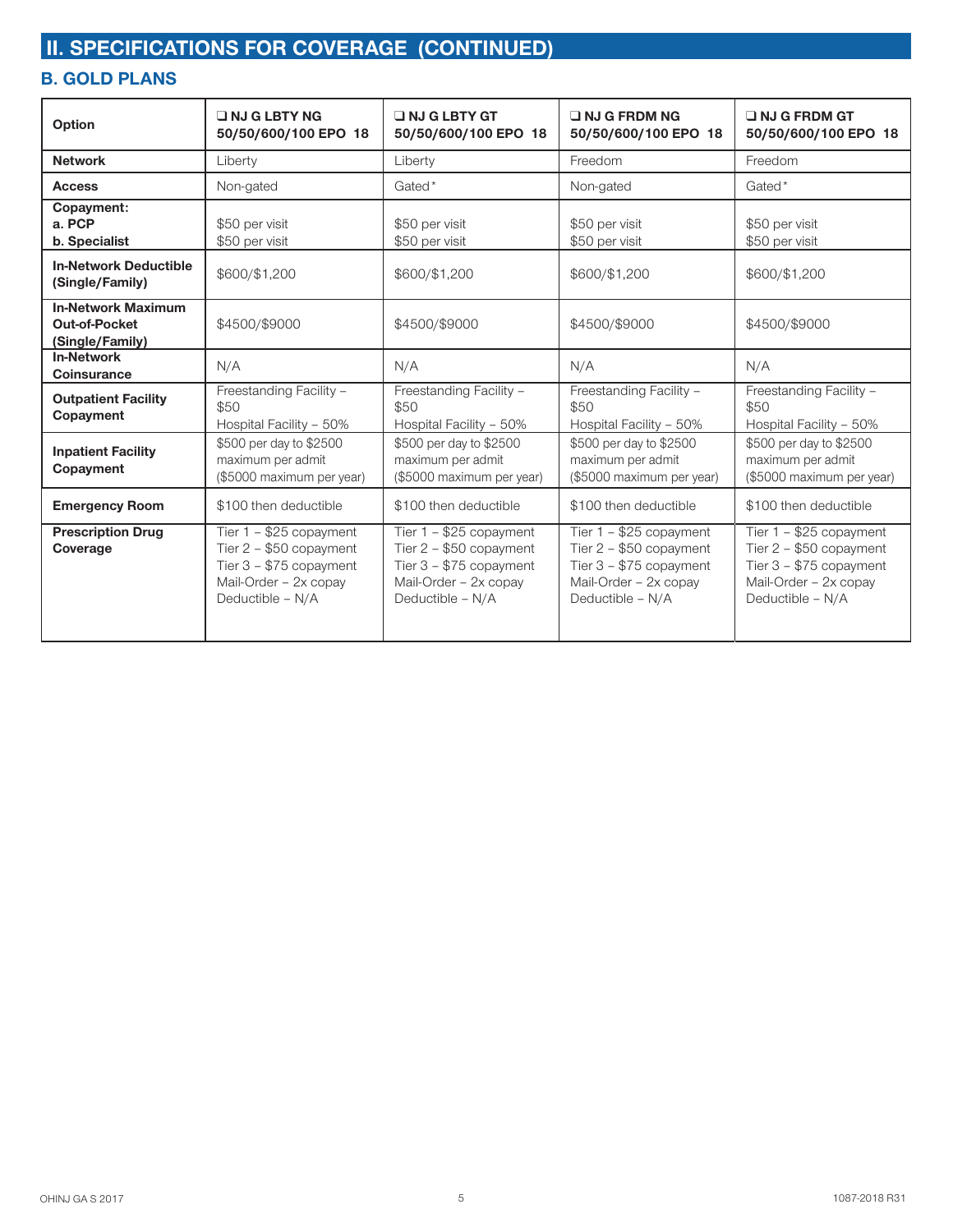## **B. GOLD PLANS (CONTINUED)**

| Option                                                        | $\Box$ NJ G LBTY NG<br>30/50/1000/80 EPO 18                                                                                   | INJ G LBTY GT<br>30/50/1000/80 EPO 18                                                                                         | $\Box$ NJ G LBTY NG<br>25/40/1250/80 EPO 18                                                                                   |
|---------------------------------------------------------------|-------------------------------------------------------------------------------------------------------------------------------|-------------------------------------------------------------------------------------------------------------------------------|-------------------------------------------------------------------------------------------------------------------------------|
| <b>Network</b>                                                | Liberty                                                                                                                       | Liberty                                                                                                                       | Liberty                                                                                                                       |
| <b>Access</b>                                                 | Non-gated                                                                                                                     | Gated*                                                                                                                        | Non-gated                                                                                                                     |
| Copayment:<br>a. PCP<br>b. Specialist                         | \$30 per visit<br>\$50 per visit                                                                                              | \$30 per visit<br>\$50 per visit                                                                                              | \$25 per visit<br>\$40 per visit                                                                                              |
| <b>In-Network</b><br>Deductible (Single/<br>Family)           | \$1,000/\$2,000                                                                                                               | \$1,000/\$2,000                                                                                                               | \$1,250/\$2,500                                                                                                               |
| <b>In-Network Maximum</b><br>Out-of-Pocket<br>(Single/Family) | \$3,500/\$7,000                                                                                                               | \$3,500/\$7,000                                                                                                               | \$4,200/\$8,400                                                                                                               |
| <b>In-Network</b><br><b>Coinsurance</b>                       | 20%                                                                                                                           | 20%                                                                                                                           | 20%                                                                                                                           |
| <b>Outpatient Facility</b><br>Copayment                       | Freestanding Facility - \$75<br>Hospital Facility - \$150                                                                     | Freestanding Facility - \$75<br>Hospital Facility - \$150                                                                     | Freestanding Facility - \$50<br>Hospital Facility - \$150                                                                     |
| <b>Inpatient Facility</b><br>Copayment                        | Deductible and Coinsurance                                                                                                    | Deductible and Coinsurance                                                                                                    | Deductible and Coinsurance                                                                                                    |
| <b>Emergency Room</b>                                         | \$100 then deductible and<br>coinsurance.                                                                                     | \$100 then deductible and<br>coinsurance.                                                                                     | \$100 then deductible and<br>coinsurance.                                                                                     |
| <b>Prescription Drug</b><br>Coverage                          | Tier $1 - $25$ copayment<br>Tier $2 - $50$ copayment<br>Tier $3 - $75$ copayment<br>Mail-Order - 2x copay<br>Deductible - N/A | Tier $1 - $25$ copayment<br>Tier $2 - $50$ copayment<br>Tier $3 - $75$ copayment<br>Mail-Order - 2x copay<br>Deductible - N/A | Tier $1 - $25$ copayment<br>Tier $2 - $50$ copayment<br>Tier $3 - $75$ copayment<br>Mail-Order - 2x copay<br>Deductible - N/A |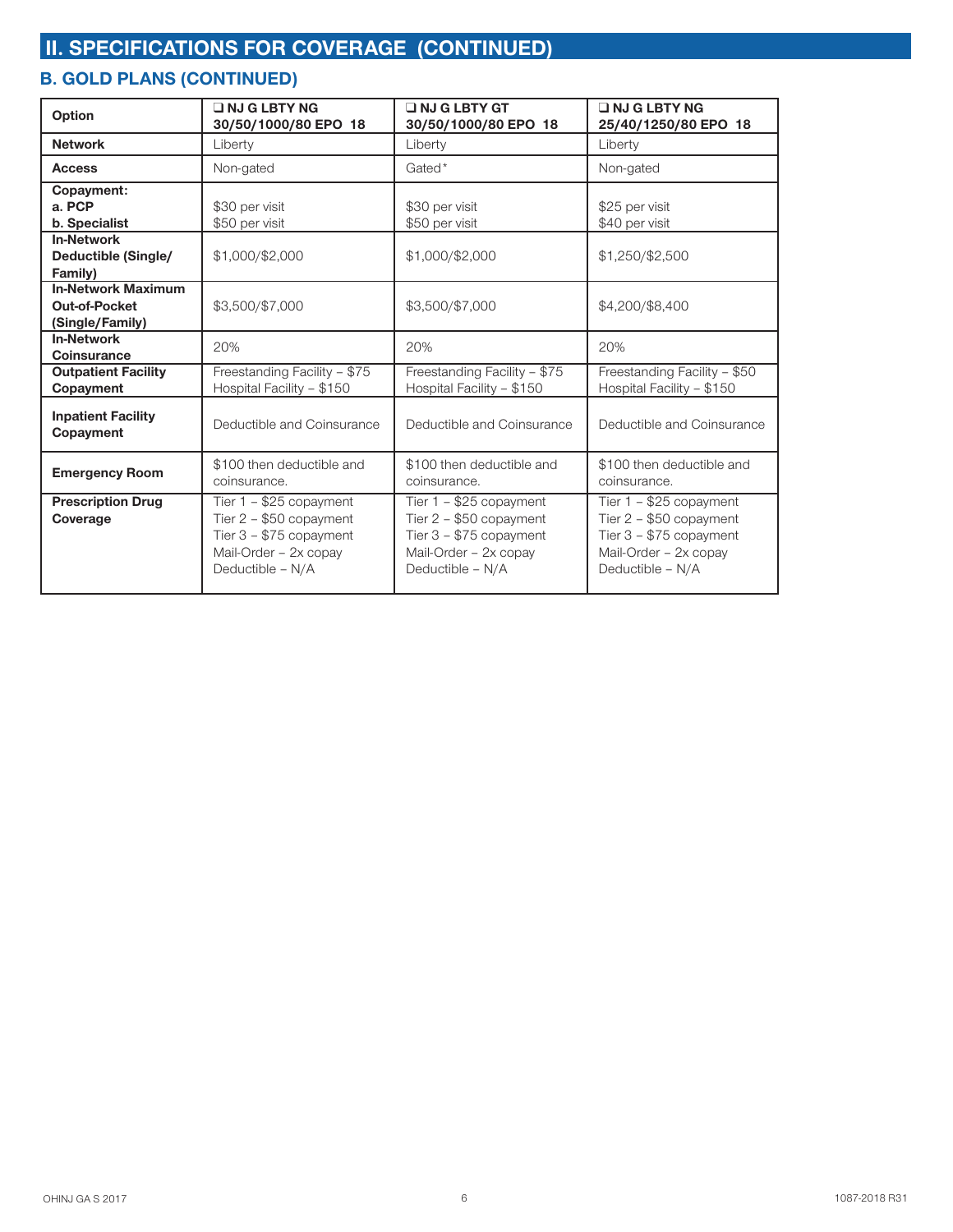### **B. GOLD PLANS (CONTINUED)**

| Option                                                                   | INJ G LBTY NG<br>25/50/750/50 EPO 18                                                                                         | INJ G LBTY NG<br>30/50/2000/70 EPO 18                                                                                       | $\Box$ NJ G LBTY NG<br>20/40/1500/70 EPO 18                                                                                |
|--------------------------------------------------------------------------|------------------------------------------------------------------------------------------------------------------------------|-----------------------------------------------------------------------------------------------------------------------------|----------------------------------------------------------------------------------------------------------------------------|
| <b>Network</b>                                                           | Liberty                                                                                                                      | Liberty                                                                                                                     | Liberty                                                                                                                    |
| <b>Access</b>                                                            | Non-gated                                                                                                                    | Non-gated                                                                                                                   | Non-gated                                                                                                                  |
| Copayment:<br>a. PCP<br>b. Specialist                                    | \$25 per visit<br>\$50 per visit                                                                                             | \$30 per visit<br>\$50 per visit                                                                                            | \$20 per visit<br>\$40 per visit                                                                                           |
| <b>In-Network Deductible</b><br>(Single/Family)                          | \$750/\$1,500                                                                                                                | \$2,000/\$4,000                                                                                                             | \$1,500/\$3,000                                                                                                            |
| <b>In-Network Maximum Out-</b><br>of-Pocket<br>(Single/Family)           | \$4,500/\$9,000                                                                                                              | \$5,000/\$10,000                                                                                                            | \$5,000/\$10,000                                                                                                           |
| <b>In-Network Coinsurance</b>                                            | 50%                                                                                                                          | 30%                                                                                                                         | 30%                                                                                                                        |
| <b>Outpatient Facility</b><br>Copayment                                  | Freestanding Facility - \$75<br>Hospital Facility - \$150                                                                    | Freestanding Facility - \$50<br>Hospital Facility - \$150                                                                   | Deductible and coinsurance                                                                                                 |
| <b>Inpatient Facility</b><br>Copayment                                   | Deductible and Coinsurance                                                                                                   | Deductible and Coinsurance                                                                                                  | Deductible and Coinsurance                                                                                                 |
| <b>Emergency Room</b>                                                    | \$100 then deductible and<br>coinsurance.                                                                                    | \$100 then deduct and<br>coinsurance                                                                                        | \$100 then coinsurance                                                                                                     |
| <b>Out-of-Network Deductible</b><br>(Single/Family)                      | N/A                                                                                                                          | N/A                                                                                                                         | N/A                                                                                                                        |
| <b>Out-of-Network Maximum</b><br><b>Out-of-Pocket</b><br>(Single/Family) | N/A                                                                                                                          | N/A                                                                                                                         | N/A                                                                                                                        |
| <b>Out-of-Network</b><br><b>Coinsurance</b>                              | N/A                                                                                                                          | N/A                                                                                                                         | N/A                                                                                                                        |
| <b>Prescription Drug Coverage</b>                                        | Tier 1 - \$25 copayment<br>Tier $2 - $50$ copayment<br>Tier $3 - $75$ copayment<br>Mail-Order - 2x copay<br>Deductible - N/A | Tier 1 - \$15 copayment<br>Tier 2 - \$35 copayment<br>Tier $3 - $75$ copayment<br>Mail-Order - 2x copay<br>Deductible - N/A | Tier 1 - \$20 copayment<br>Tier 2 - \$50 copayment<br>Tier 3 - \$75 copayment<br>Mail Order - 2x copay<br>Deductible - N/A |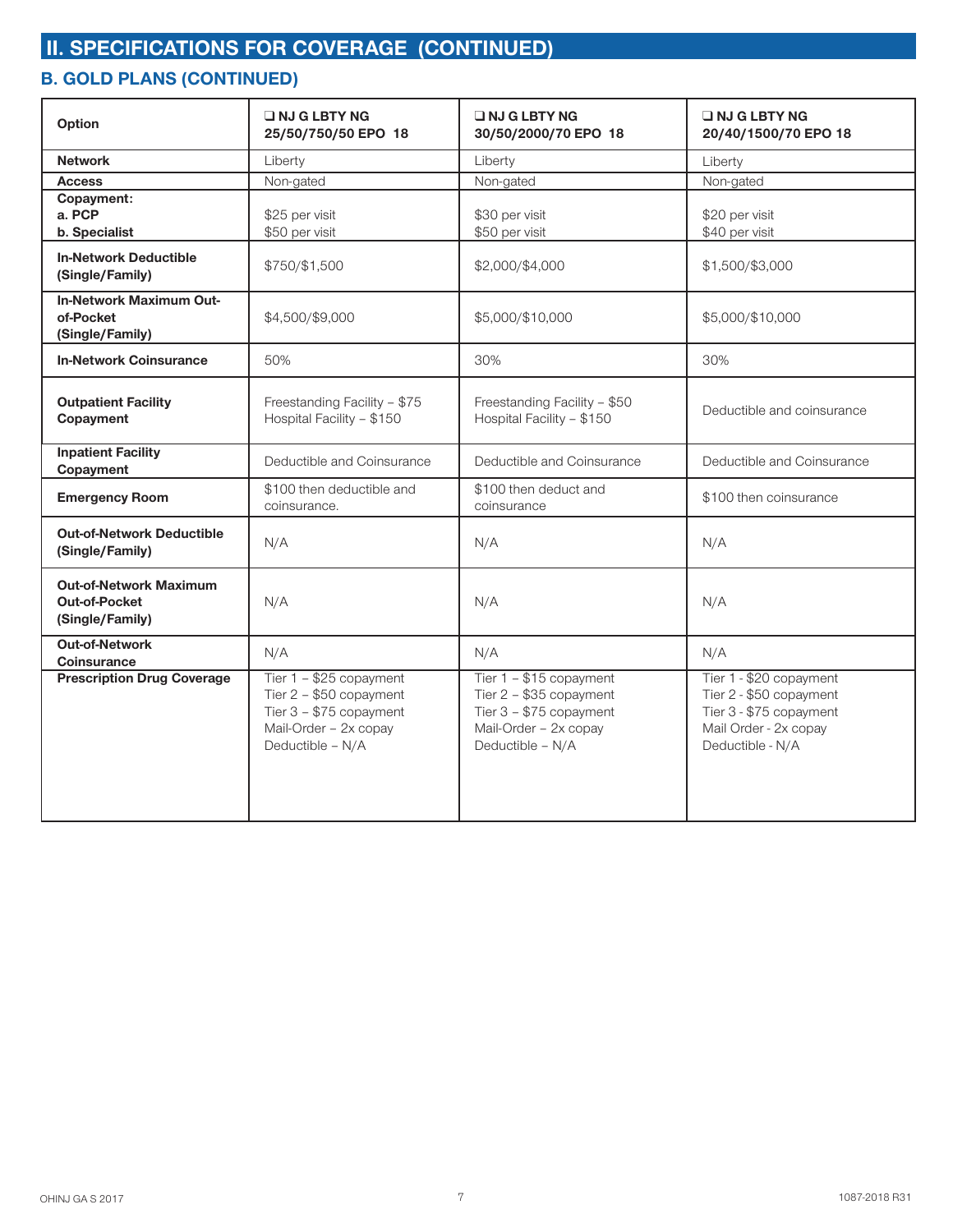## **B. GOLD PLANS (CONTINUED)**

| Option                                                                             | <b>UNJ GLBTY NG</b><br>25/40/1000/80 PPO 18                                                                                 | <b>ONJ G FRDM NG</b><br>25/40/1000/80 PPO<br>18                                                                             | <b>UNJ G LBTY NG</b><br>30/50/1500/80 PPO<br>18                                                                             | $\Box$ NJ G FRDM NG<br>30/50/1500/80 PPO<br>18                                                                              |
|------------------------------------------------------------------------------------|-----------------------------------------------------------------------------------------------------------------------------|-----------------------------------------------------------------------------------------------------------------------------|-----------------------------------------------------------------------------------------------------------------------------|-----------------------------------------------------------------------------------------------------------------------------|
| <b>Network</b>                                                                     | Liberty                                                                                                                     | Freedom                                                                                                                     | Liberty                                                                                                                     | Freedom                                                                                                                     |
| <b>Access</b>                                                                      | Non-gated                                                                                                                   | Non-gated                                                                                                                   | Non-gated                                                                                                                   | Non-gated                                                                                                                   |
| Copayment:<br>a. PCP<br>b. Specialist                                              | \$25 per visit<br>\$40 per visit                                                                                            | \$25 per visit<br>\$40 per visit                                                                                            | \$30 per visit<br>\$50 per visit                                                                                            | \$30 per visit<br>\$50 per visit                                                                                            |
| <b>In-Network Deductible</b><br>(Single/Family)                                    | \$1,000/\$2,000                                                                                                             | \$1,000/\$2,000                                                                                                             | \$1,500/\$3,000                                                                                                             | \$1,500/\$3,000                                                                                                             |
| <b>In-Network Maximum</b><br><b>Out-of-Pocket</b><br>(Single/Family)               | \$4,800/\$9,600                                                                                                             | \$4,800/\$9,600                                                                                                             | \$3,750/\$7,500                                                                                                             | \$3,750/\$7,500                                                                                                             |
| <b>In-Network</b><br><b>Coinsurance</b>                                            | 20%                                                                                                                         | 20%                                                                                                                         | 20%                                                                                                                         | 20%                                                                                                                         |
| <b>Outpatient Facility</b><br>Copayment                                            | Freestanding Facility -<br>Deductible then 20%<br>Hospital Facility -<br>Deductible then 50%                                | Freestanding Facility -<br>Deductible then 20%<br>Hospital Facility -<br>Deductible then 50%                                | Freestanding Facility -<br>Deductible then 20%<br>Hospital Facility -<br>Deductible then 50%                                | Freestanding Facility -<br>Deductible then 20%<br>Hospital Facility -<br>Deductible then 50%                                |
| <b>Inpatient Facility</b><br>Copayment                                             | Deductible and<br>Coinsurance                                                                                               | Deductible and<br>Coinsurance                                                                                               | Deductible and<br>Coinsurance                                                                                               | Deductible and<br>Coinsurance                                                                                               |
| <b>Emergency Room</b>                                                              | \$100 then deductible<br>and coinsurance.                                                                                   | \$100 then deductible<br>and coinsurance.                                                                                   | \$100 then deductible<br>and coinsurance                                                                                    | \$100 then deductible<br>and coinsurance                                                                                    |
| <b>Out-of-Network</b><br><b>Deductible</b><br>(Single/Family)                      | \$3,000/\$6,000                                                                                                             | \$3,000/\$6,000                                                                                                             | \$4,000/\$8,000                                                                                                             | \$4,000/\$8,000                                                                                                             |
| <b>Out-of-Network</b><br><b>Maximum</b><br><b>Out-of-Pocket</b><br>(Single/Family) | \$7,500/\$15,000                                                                                                            | \$7,500/\$15,000                                                                                                            | \$9,000/\$18,000                                                                                                            | \$9,000/\$18,000                                                                                                            |
| <b>Out-of-Network</b><br>Coinsurance                                               | 40%                                                                                                                         | 40%                                                                                                                         | 40%                                                                                                                         | 40%                                                                                                                         |
| <b>Prescription Drug</b><br>Coverage                                               | Tier 1 - \$15 copayment<br>Tier 2 - \$35 copayment<br>Tier $3 - $75$ copayment<br>Mail-Order - 2x copay<br>Deductible - N/A | Tier 1 - \$15 copayment<br>Tier 2 - \$35 copayment<br>Tier $3 - $75$ copayment<br>Mail-Order - 2x copay<br>Deductible - N/A | Tier 1 - \$10 copayment<br>Tier 2 - \$25 copayment<br>Tier $3 - $50$ copayment<br>Mail-Order - 2x copay<br>Deductible - N/A | Tier 1 - \$10 copayment<br>Tier 2 - \$25 copayment<br>Tier $3 - $50$ copayment<br>Mail-Order - 2x copay<br>Deductible - N/A |

#### **Deductibles and out-of-pocket accumulation periods are on a □ calendar year □ contract year basis.**

\* Referrals are required for this plan design.

#### **Additional Benefit Options:**

**Q** Domestic Partner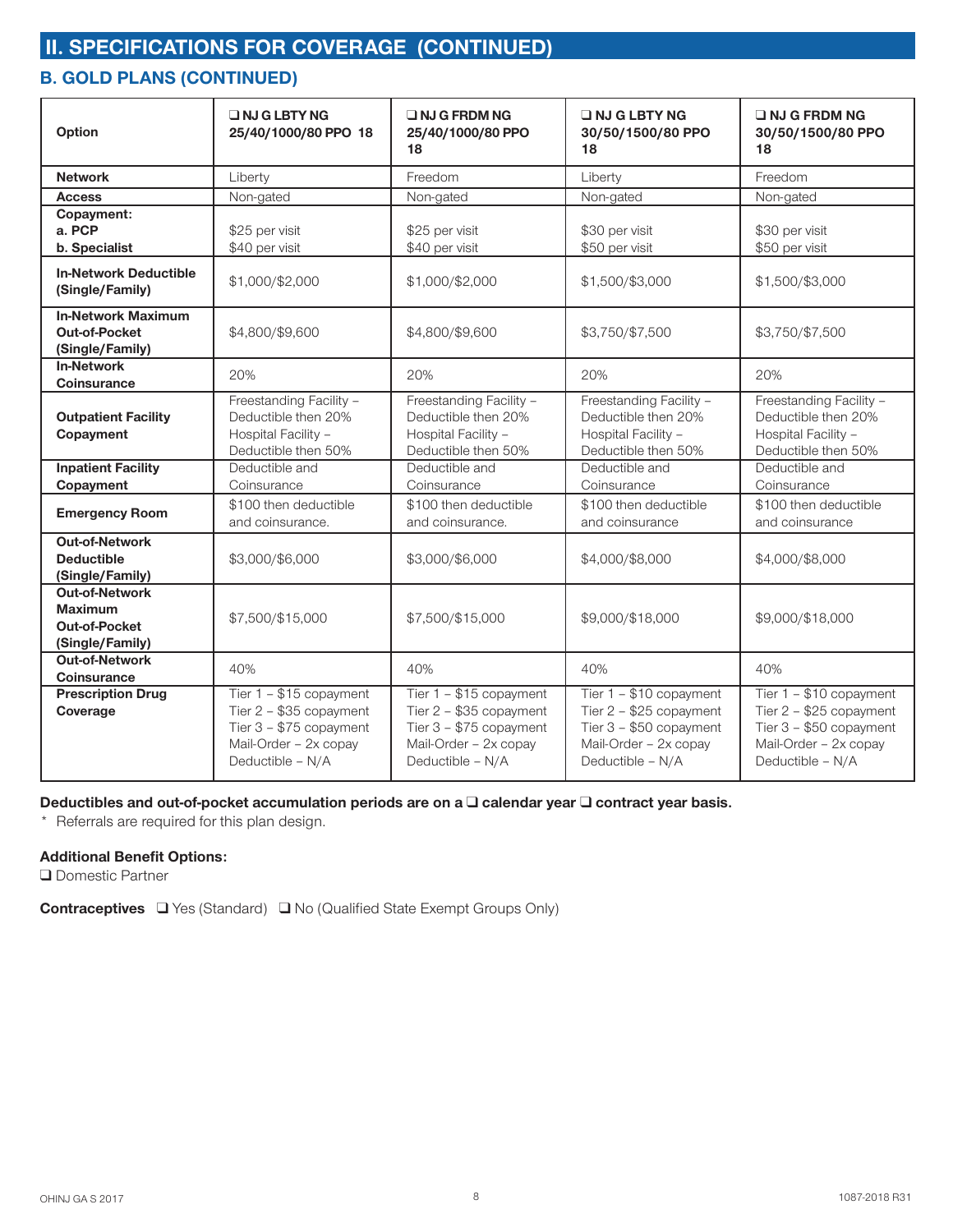## **B. GOLD PLANS (CONTINUED)**

| Option                                                                   | <b>ONJ GLBTY NG</b><br>30/50/2000/50 EPO 18                                                                                | <b>UNJ GLBTY NG</b><br>35/60/1500/70 PPO 18                                                                                | <b>U NJ G LBTY NG 30/50/70</b><br><b>PPO 18</b>                                                                            |
|--------------------------------------------------------------------------|----------------------------------------------------------------------------------------------------------------------------|----------------------------------------------------------------------------------------------------------------------------|----------------------------------------------------------------------------------------------------------------------------|
| <b>Network</b>                                                           | Liberty                                                                                                                    | Liberty                                                                                                                    | Liberty                                                                                                                    |
| <b>Access</b>                                                            | Non-gated                                                                                                                  | Non-gated                                                                                                                  | Non-gated                                                                                                                  |
| Copayment:<br>a. PCP<br>b. Specialist                                    | \$30 per visit after deduct<br>\$50 per visit after deduct                                                                 | \$35 per visit after deduct<br>\$50 per visit after deduct                                                                 | \$30 per visit after deduct<br>\$50 per visit after deduct                                                                 |
| <b>In-Network Deductible</b><br>(Single/Family)                          | \$2,000/\$4,000                                                                                                            | \$1,500/\$3,000                                                                                                            | N/A                                                                                                                        |
| <b>In-Network Maximum Out-of-</b><br><b>Pocket</b><br>(Single/Family)    | \$7,150/\$14,300                                                                                                           | \$7,150/\$14,300                                                                                                           | \$6,000/\$12,000                                                                                                           |
| <b>In-Network Coinsurance</b>                                            | 50%                                                                                                                        | 30%                                                                                                                        | 30%                                                                                                                        |
| <b>Outpatient Facility</b><br>Copayment                                  | Deductible and coinsurance                                                                                                 | Deductible and coinsurance                                                                                                 | 30%                                                                                                                        |
| <b>Inpatient Facility Copayment</b>                                      | Deductible and Coinsurance                                                                                                 | Deductible and Coinsurance                                                                                                 | 30%                                                                                                                        |
| <b>Emergency Room</b>                                                    | \$100 then coinsurance                                                                                                     | \$100 then coinsurance                                                                                                     | \$100 then coinsurance                                                                                                     |
| <b>Out-of-Network Deductible</b><br>(Single/Family)                      | N/A                                                                                                                        | \$4,500/\$9,000                                                                                                            | \$5,000/10,000                                                                                                             |
| <b>Out-of-Network Maximum</b><br><b>Out-of-Pocket</b><br>(Single/Family) | N/A                                                                                                                        | \$10,000/\$20,000                                                                                                          | \$10,000/\$20,000                                                                                                          |
| <b>Out-of-Network Coinsurance</b>                                        | N/A                                                                                                                        | 50%                                                                                                                        | 50%                                                                                                                        |
| <b>Prescription Drug Coverage</b>                                        | Tier 1 - \$20 copayment<br>Tier 2 - \$50 copayment<br>Tier 3 - \$75 copayment<br>Mail Order - 2x copay<br>Deductible - N/A | Tier 1 - \$20 copayment<br>Tier 2 - \$50 copayment<br>Tier 3 - \$75 copayment<br>Mail Order - 2x copay<br>Deductible - N/A | Tier 1 - \$20 copayment<br>Tier 2 - \$50 copayment<br>Tier 3 - \$75 copayment<br>Mail Order - 2x copay<br>Deductible - N/A |

#### **Deductibles and out-of-pocket accumulation periods are on a □ calendar year □ contract year basis.**

\* Referrals are required for this plan design.

#### **Additional Benefit Options:**

**Q** Domestic Partner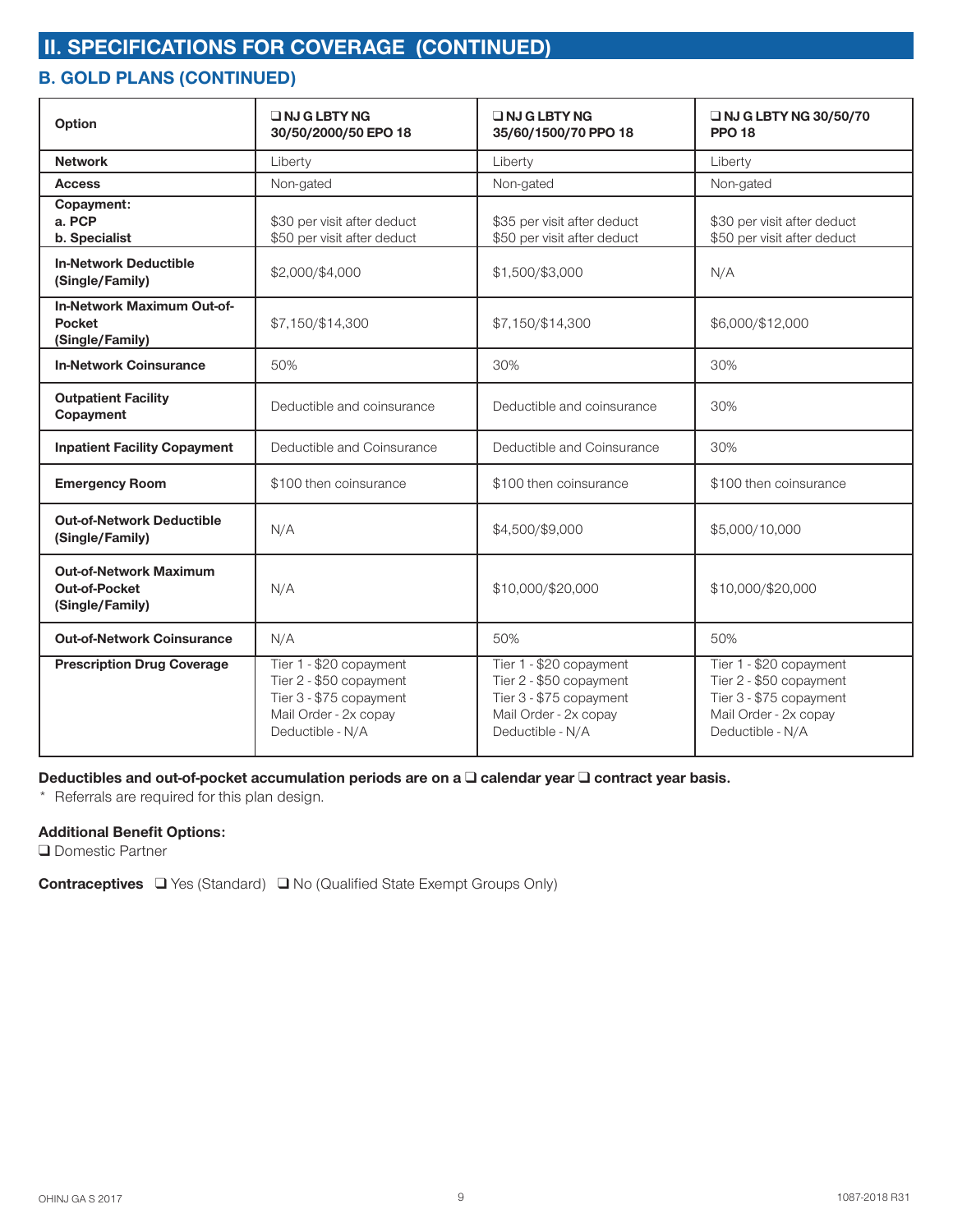### **C. SILVER PLANS**

| Option                                                                             | $\Box$ NJ S LBTY NG<br>30/50/2000/80 EPO<br><b>HSA 18</b>                                                                 | $\Box$ NJ S LBTY NG<br>40/75/2500/50 EPO 18                                                                                 | $\Box$ NJ S LBTY NG<br>50/75/2500/70 PPO<br>18                                                                              | $\Box$ NJ S FRDM NG<br>50/75/2500/70 PPO<br>18                                                                             |
|------------------------------------------------------------------------------------|---------------------------------------------------------------------------------------------------------------------------|-----------------------------------------------------------------------------------------------------------------------------|-----------------------------------------------------------------------------------------------------------------------------|----------------------------------------------------------------------------------------------------------------------------|
| <b>Network</b>                                                                     | Liberty                                                                                                                   | Liberty                                                                                                                     | Liberty                                                                                                                     | Freedom                                                                                                                    |
| <b>Access</b>                                                                      | Non-gated                                                                                                                 | Non-gated                                                                                                                   | Non-gated                                                                                                                   | Non-gated                                                                                                                  |
| Copayment:<br>a. PCP<br>b. Specialist                                              | Deductible then \$30<br>Deductible then \$50                                                                              | \$40 per visit<br>\$75 per visit                                                                                            | \$50 per visit<br>\$75 per visit                                                                                            | \$50 per visit<br>\$75 per visit                                                                                           |
| <b>In-Network Deductible</b><br>(Single/Family)                                    | \$2,000/\$4,000                                                                                                           | \$2,500/\$5,000                                                                                                             | \$2,500/\$5,000                                                                                                             | \$2,500/\$5,000                                                                                                            |
| <b>In-Network Maximum</b><br>Out-of-Pocket (Single/<br>Family)                     | \$6,550/\$13,100                                                                                                          | \$6,850/\$13,700                                                                                                            | \$7,200/\$14,400                                                                                                            | \$7,200/\$14,400                                                                                                           |
| <b>In-Network Coinsurance</b>                                                      | 20%                                                                                                                       | 50%                                                                                                                         | 30%                                                                                                                         | 30%                                                                                                                        |
| <b>Outpatient Facility</b><br>Copayment                                            | <b>Freestanding Facility</b><br>- Deductible then no<br>charge<br>Hospital Facility -<br>Deductible then \$500            | Freestanding Facility -<br>Deductible then 30%<br>Coinsurance<br>Hospital Facility -<br>Deductible then 50%<br>Coinsurance  | Freestanding Facility -<br>Deductible then 30%<br>Coinsurance<br>Hospital Facility -<br>Deductible then 50%<br>Coinsurance  | Freestanding Facility -<br>Deductible then 30%<br>Coinsurance<br>Hospital Facility -<br>Deductible then 50%<br>Coinsurance |
| <b>Inpatient Facility</b><br>Copayment                                             | Deductible then \$500<br>per day (\$1,500 max per<br>year)                                                                | Deductible and<br>Coinsurance                                                                                               | Deductible and<br>Coinsurance                                                                                               | Deductible and<br>Coinsurance                                                                                              |
| <b>Emergency Room</b>                                                              | Deductible then \$100<br>then<br>coinsurance                                                                              | \$100 then deductible and<br>coinsurance                                                                                    | \$100 then deductible<br>and coinsurance                                                                                    | \$100 then deductible<br>and coinsurance                                                                                   |
| <b>Out-of-Network</b><br><b>Deductible</b><br>(Single/Family)                      | N/A                                                                                                                       | N/A                                                                                                                         | \$5,000/\$10,000                                                                                                            | \$5,000/\$10,000                                                                                                           |
| <b>Out-of-Network</b><br><b>Maximum</b><br><b>Out-of-Pocket</b><br>(Single/Family) | N/A                                                                                                                       | N/A                                                                                                                         | \$12,500/\$25,000                                                                                                           | \$12,500/\$25,000                                                                                                          |
| <b>Out-of-Network</b><br>Coinsurance                                               | N/A                                                                                                                       | N/A                                                                                                                         | 50%                                                                                                                         | 50%                                                                                                                        |
| <b>Prescription Drug</b><br>Coverage                                               | Tier 1 - \$25 copayment<br>Tier $2 - $50$ copayment<br>Tier $3 - $75$ copayment<br>Mail-Order - 2x copay<br>Deductible* * | Tier 1 - \$25 copayment<br>Tier 2 - \$50 copayment<br>Tier $3 - $75$ copayment<br>Mail-Order - 2x copay<br>Deductible - N/A | Tier 1 - \$25 copayment<br>Tier $2 - $50$ copayment<br>Tier 3 - \$75 copayment<br>Mail-Order - 2x copay<br>Deductible - N/A | Tier 1 - \$25 copayment<br>Tier 2 - \$50 copayment<br>Tier 3 - \$75 copayment<br>Mail-Order - 2x copay<br>Deductible - N/A |

#### **Deductibles and out-of-pocket accumulation periods are on a □ calendar year □ contract year basis.**

\* Referrals are required for this plan design.

\*\*NOTE: All in-network medical and pharmacy services are subject to the in-network deductible. Once the deductible has been satisfied, the applicable medical coinsurance and prescription drug copayment will apply based on the option selected at plan inception. Out-of network benefits are accumulated separately. No individual on a multiple person contract may satisfy the individual deductible and maximum out-of-pocket until the entire family deductible or maximum out-of-pocket has been met.

#### **Additional Benefit Options:**

**Q** Domestic Partner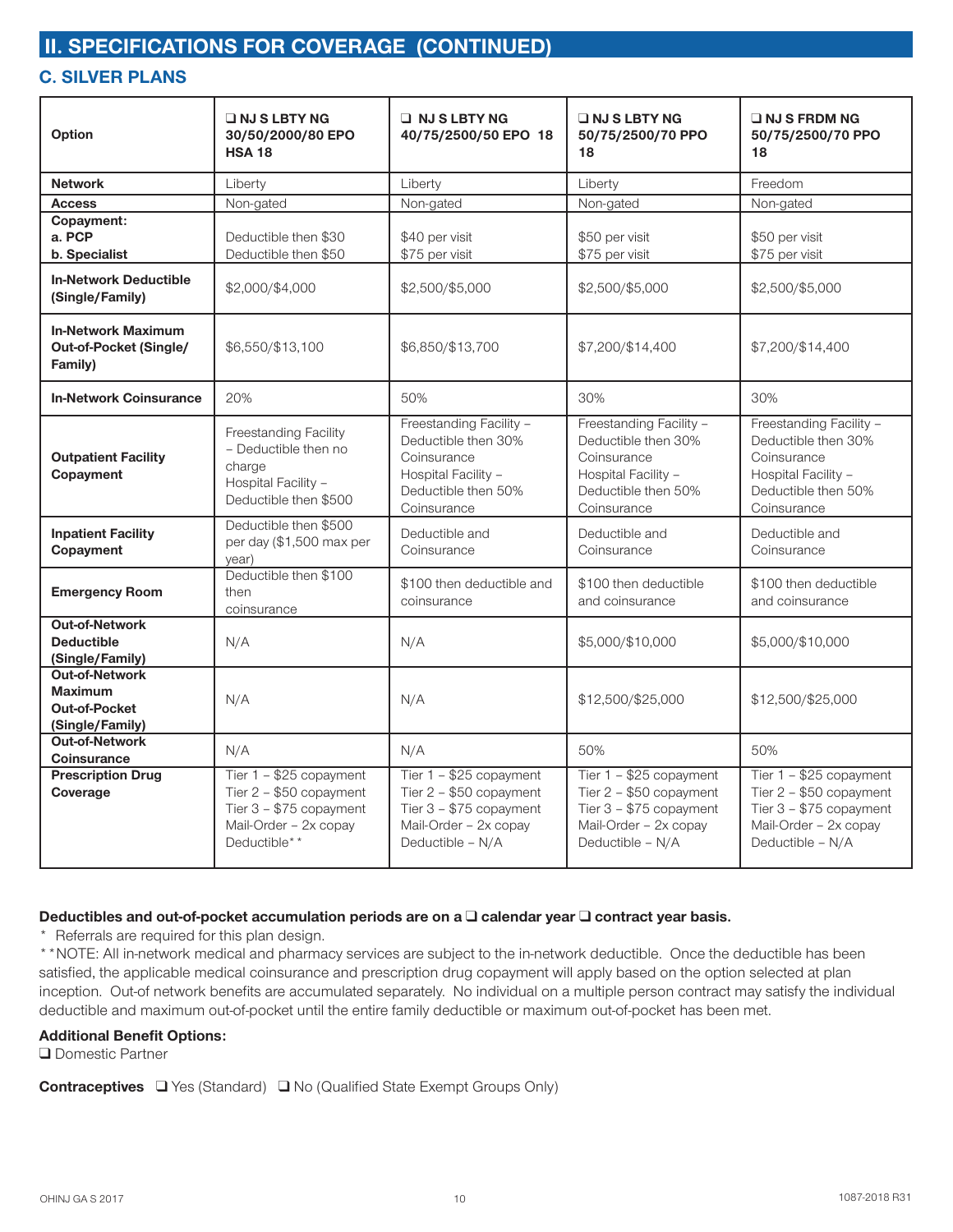## **C. SILVER PLANS**

| Option                                                            | □ NJ S FRDM NG 2500/100 PPO<br><b>HSA 18</b>                                                    | INJ SLBTY NG<br>20/40/2000/60 PPO HSA 18                                                                               |  |
|-------------------------------------------------------------------|-------------------------------------------------------------------------------------------------|------------------------------------------------------------------------------------------------------------------------|--|
| <b>Network</b>                                                    | Freedom                                                                                         | Liberty                                                                                                                |  |
| <b>Access</b>                                                     | Non-gated                                                                                       | Non-gated                                                                                                              |  |
| Copayment:<br>a. PCP<br>b. Specialist                             | Deductible then no charge<br>Deductible then no charge                                          | \$20 per visit after deduct<br>\$40 per visit after deduct                                                             |  |
| <b>In-Network Deductible</b><br>(Single/Family)                   | \$2,500/\$5,000                                                                                 | \$2,000/\$4,000                                                                                                        |  |
| <b>In-Network Maximum</b><br>Out-of-Pocket (Single/<br>Family)    | \$6,850/\$13,700                                                                                | \$6,000/\$12,000                                                                                                       |  |
| <b>In-Network Coinsurance</b>                                     | 100%                                                                                            | 40%                                                                                                                    |  |
| <b>Outpatient Facility</b><br>Copayment                           | Deductible then no charge<br>(Freestanding and Hospital)                                        | Deductible then \$200<br>(Freestanding/Hospital)                                                                       |  |
| <b>Inpatient Facility</b><br>Copayment                            | \$500 per day after deductible.<br>\$1500 max per year.                                         | \$400 per day after deductible.<br>\$2000 max per year.                                                                |  |
| <b>Emergency Room</b>                                             | \$100 then deductible and<br>coinsurance                                                        | \$100 then deductible and<br>coinsurance                                                                               |  |
| <b>Out-of-Network Deductible</b><br>(Single/Family)               | \$5,000/\$10,000                                                                                | \$4,000/\$8,000                                                                                                        |  |
| <b>Out-of-Network Maximum</b><br>Out-of-Pocket<br>(Single/Family) | \$13,700/\$27,400                                                                               | \$8,000/\$16,000                                                                                                       |  |
| <b>Out-of-Network</b><br><b>Coinsurance</b>                       | 50%                                                                                             | 50%                                                                                                                    |  |
| <b>Prescription Drug</b><br>Coverage                              | Tier 1 - \$7 copayment<br>Tier 2 - 50%<br>Tier 3 - 50%<br>Mail-Order - 2x copay<br>Deductible** | Tier 1 - \$20 copayment<br>Tier 2 - \$50 copayment<br>Tier 3 - \$75 copayment<br>Mail-Order - 2x copay<br>Deductible** |  |

#### **Deductibles and out-of-pocket accumulation periods are on a □ calendar year □ contract year basis.**

\* Referrals are required for this plan design.

\*\*NOTE: All in-network medical and pharmacy services are subject to the in-network deductible. Once the deductible has been satisfied, the applicable medical coinsurance and prescription drug copayment will apply based on the option selected at plan inception. Out-of network benefits are accumulated separately. No individual on a multiple person contract may satisfy the individual deductible and maximum out-of-pocket until the entire family deductible or maximum out-of-pocket has been met.

#### **Additional Benefit Options:**

**O** Domestic Partner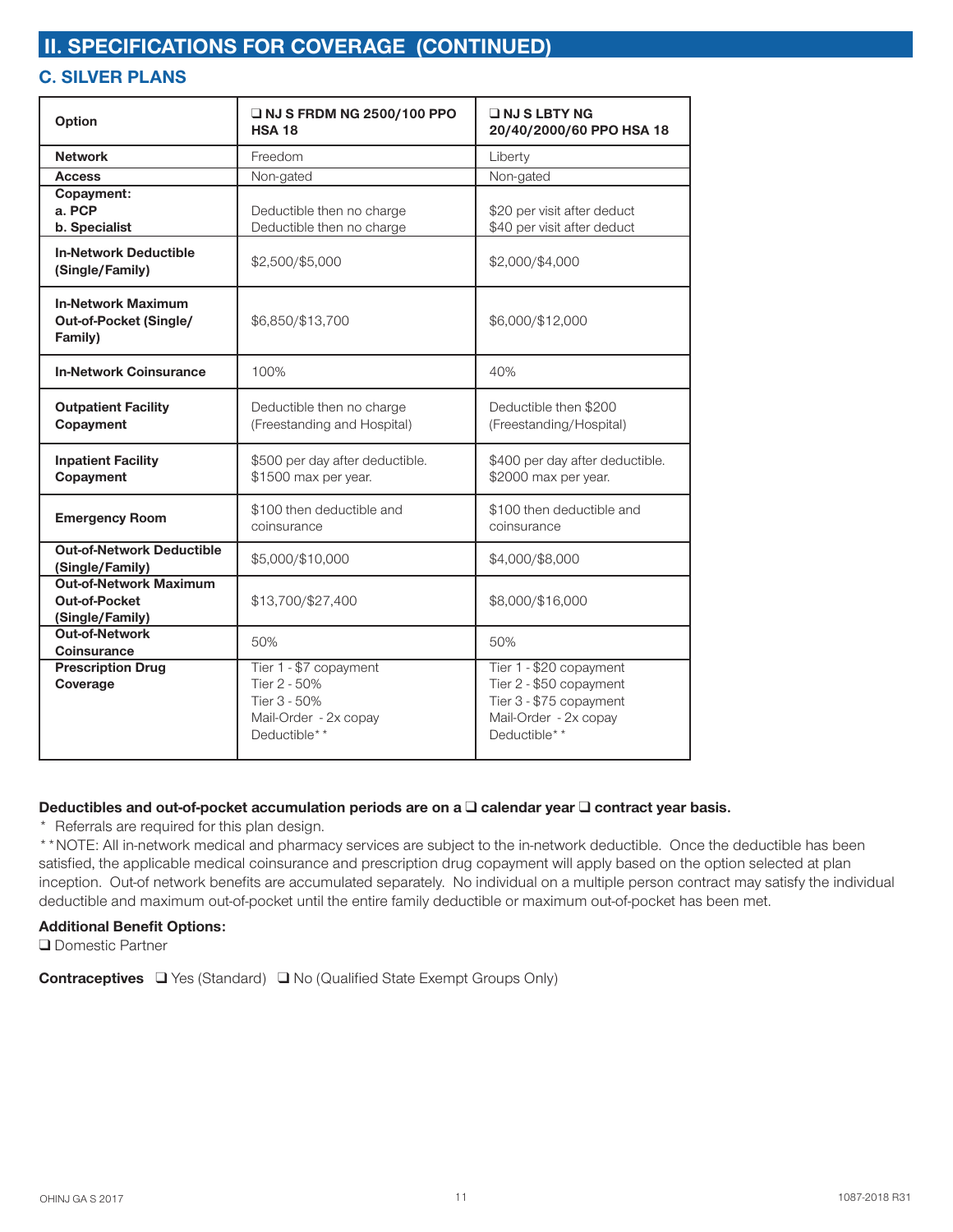### **D. BRONZE PLANS**

| Option                                                                   | <b>U NJ B LBTY NG 3000/50 EPO</b><br><b>HSA 18</b>                                      | □ NJ B LBTY NG 10/70/3000/50<br><b>EPO HSA 18</b>                                       |
|--------------------------------------------------------------------------|-----------------------------------------------------------------------------------------|-----------------------------------------------------------------------------------------|
| <b>Network</b>                                                           | Liberty                                                                                 | Liberty                                                                                 |
| <b>Access</b>                                                            | Non-gated                                                                               | Non-gated                                                                               |
| Copayment:<br>a. PCP<br>b. Specialist                                    | Deductible then 50%<br>Coinsurance                                                      | Deductible then \$10 per visit<br>Deductible then \$70 per visit                        |
| <b>In-Network Deductible</b><br>(Single/Family)                          | \$3,000/\$6,000                                                                         | \$3,000/\$6,000                                                                         |
| <b>In-Network Maximum</b><br><b>Out-of-Pocket</b><br>(Single/Family)     | \$6,550/\$13,100                                                                        | \$6,550/\$13,100                                                                        |
| <b>In-Network Coinsurance</b>                                            | 50%                                                                                     | 50%                                                                                     |
| <b>Outpatient Facility Copayment</b>                                     | Deductible and<br>Coinsurance                                                           | Deductible and<br>Coinsurance                                                           |
| <b>Inpatient Facility Copayment</b>                                      | \$100 per day to \$500<br>maximum per admit<br>(\$1000 maximum per<br>year)             | \$50 per day to \$250<br>maximum per admit<br>(\$500 maximum per<br>year)               |
| <b>Emergency Room</b>                                                    | Deductible then \$100 then<br>coinsurance                                               | Deductible then \$100 then<br>coinsurance                                               |
| <b>Out-of-Network Deductible</b><br>(Single/Family)                      | N/A                                                                                     | N/A                                                                                     |
| <b>Out-of-Network Maximum</b><br><b>Out-of-Pocket</b><br>(Single/Family) | N/A                                                                                     | N/A                                                                                     |
| <b>Out-of-Network Coinsurance</b>                                        | N/A                                                                                     | N/A                                                                                     |
| <b>Prescription Drug Coverage</b>                                        | Tier 1 - 50%<br>Tier 2 - 50%<br>Tier $3 - 50%$<br>Mail-Order - 2x copay<br>Deductible** | Tier 1 - 50%<br>Tier 2 - 50%<br>Tier $3 - 50%$<br>Mail-Order - 2x copay<br>Deductible** |

#### Deductibles and out-of-pocket accumulation periods are on a □ calendar year □ contract year basis.

\*\*NOTE: All in-network medical and pharmacy services are subject to the in-network deductible. Once the deductible has been satisfied, the applicable medical coinsurance and prescription drug copayment will apply based on the option selected at plan inception. Out-of network benefits are accumulated separately. No individual on a multiple person contract may satisfy the individual deductible and maximum out-of-pocket until the entire family deductible or maximum out-of-pocket has been met.

#### **Additional Benefit Options:**

**Q** Domestic Partner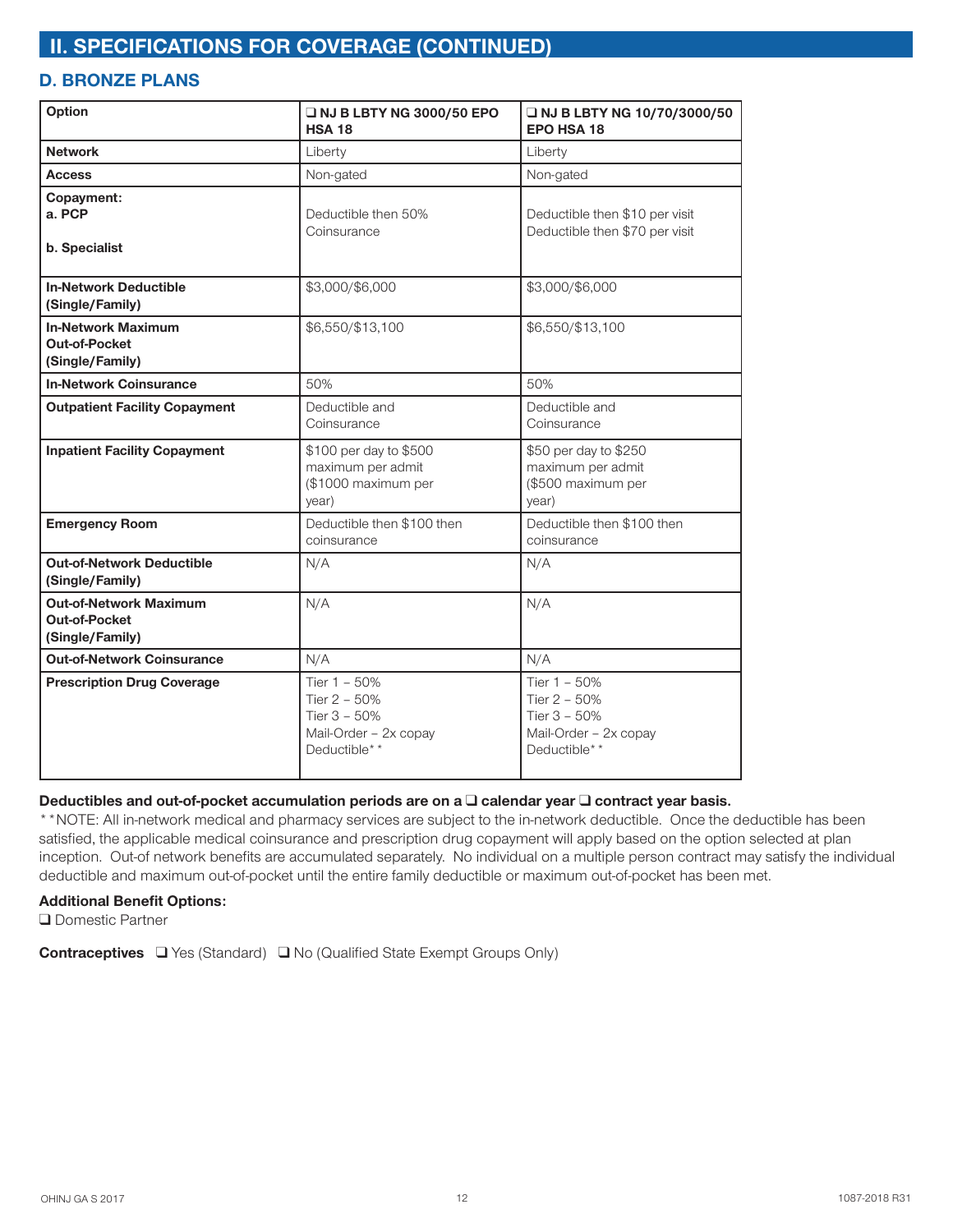## **E. GARDEN STATE PLANS**

| Option                                                               | $\Box$ NJ P GDST NG<br>10/40/100 EPO 18                                                                                           | $\Box$ NJ P GDST NG<br>20/40/100 EPO 18                                                                                          | $\square$ NJ P GDST NG<br>10/30/90 EPO 18                                                                                 | $\Box$ NJ G GDST NG<br>1500/100 EPO HSA 18                                                                                 |  |
|----------------------------------------------------------------------|-----------------------------------------------------------------------------------------------------------------------------------|----------------------------------------------------------------------------------------------------------------------------------|---------------------------------------------------------------------------------------------------------------------------|----------------------------------------------------------------------------------------------------------------------------|--|
| <b>Network</b>                                                       | Garden State                                                                                                                      | Garden State                                                                                                                     | Garden State                                                                                                              | Garden State                                                                                                               |  |
| <b>Access</b>                                                        | Non-gated                                                                                                                         | Non-gated                                                                                                                        | Non-gated                                                                                                                 | Non-gated                                                                                                                  |  |
| Copayment:<br>a. PCP<br>b. Specialist                                | \$10 per visit<br>\$40 per visit                                                                                                  | \$20 per visit<br>\$40 per visit                                                                                                 | \$10 per visit<br>\$30 per visit                                                                                          | Deductible then no charge<br>Deductible then no charge                                                                     |  |
| <b>In-Network Deductible</b><br>(Single/Family)                      | N/A                                                                                                                               | N/A                                                                                                                              | N/A                                                                                                                       | \$1,500/\$3,000                                                                                                            |  |
| <b>In-Network Maximum</b><br><b>Out-of-Pocket</b><br>(Single/Family) | \$2,500/\$5,000                                                                                                                   | \$2,500/\$5,000                                                                                                                  | \$2,500/\$5,000                                                                                                           | \$4,000/\$8,000                                                                                                            |  |
| <b>In-Network Coinsurance</b>                                        | N/A                                                                                                                               | N/A                                                                                                                              | 100%                                                                                                                      | N/A                                                                                                                        |  |
| <b>Outpatient Facility</b><br>Copayment                              | Freestanding Facility - \$50<br>Hospital Facility - \$150                                                                         | Freestanding Facility - \$50<br>Hospital Facility - \$150                                                                        | Freestanding: \$150<br>Hospital: \$300                                                                                    | Freestanding Facility -<br>Deductible then no charge<br>Hospital Facility -<br>Deductible then no charge                   |  |
| <b>Inpatient Facility</b><br>Copayment                               | \$200 per day to \$800<br>maximum per admit                                                                                       | \$250 per day to \$1,000<br>maximum per admit                                                                                    | 90%                                                                                                                       | Deductible then no charge                                                                                                  |  |
| <b>Emergency Room</b>                                                | \$100                                                                                                                             | \$100                                                                                                                            | \$100                                                                                                                     | Deductible then \$100.                                                                                                     |  |
| <b>Prescription Drug</b><br>Coverage                                 | Tier $1 - $5$ copayment<br>Tier $2 - $35$ copayment<br>Tier $3 - $60$ copayment<br>Mail-Order - 2x copay<br>Deductible - \$100*** | Tier 1 - \$5 copayment<br>Tier $2 - $35$ copayment<br>Tier $3 - $60$ copayment<br>Mail-Order - 2x copay<br>Deductible - \$100*** | Tier 1 - \$5 copayment<br>Tier 2 - \$25 copayment<br>Tier 3 - \$50 copayment<br>Mail Order - 2x copay<br>Deductible - N/A | Tier $1 - $15$ copayment<br>Tier $2 - $40$ copayment<br>Tier $3 - $70$ copayment<br>Mail-Order - 2x copay<br>Deductible* * |  |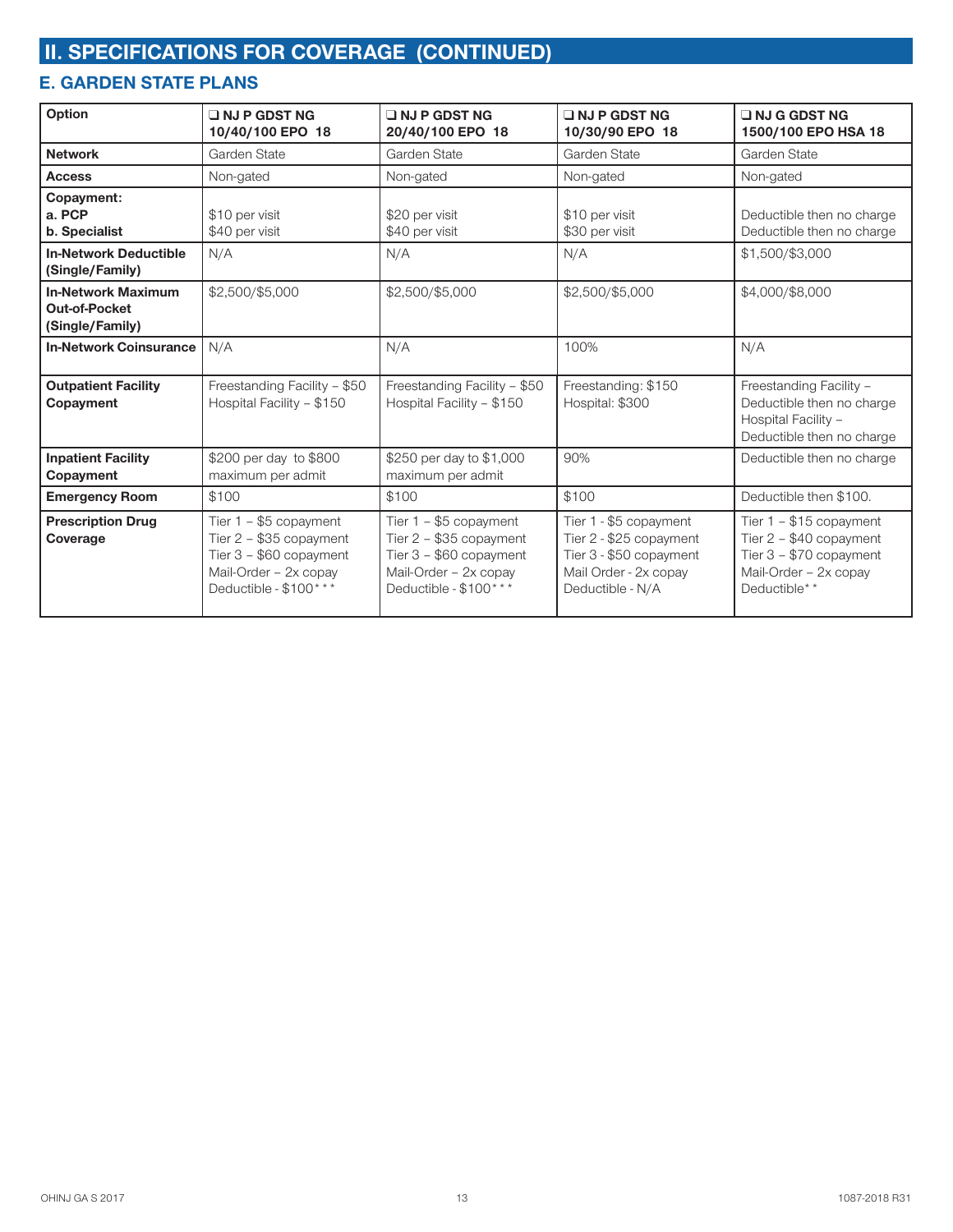## **E. GARDEN STATE PLANS (CONTINUED)**

| Option                                                               | $\Box$ NJ G GDST NG<br>25/50/1000/90 EPO 18                                                                                  | $\Box$ NJ G GDST NG<br>25/50/1250/80 EPO 18                                                                                        | $\Box$ NJ G GDST NG<br>25/50/500/50 EPO 18                                                                                         | $\Box$ NJ G GDST NG<br>30/60/2000/70 EPO 18                                                                                |  |
|----------------------------------------------------------------------|------------------------------------------------------------------------------------------------------------------------------|------------------------------------------------------------------------------------------------------------------------------------|------------------------------------------------------------------------------------------------------------------------------------|----------------------------------------------------------------------------------------------------------------------------|--|
| <b>Network</b>                                                       | Garden State                                                                                                                 | Garden State                                                                                                                       | Garden State                                                                                                                       | Garden State                                                                                                               |  |
| <b>Access</b>                                                        | Non-gated                                                                                                                    | Non-gated                                                                                                                          | Non-gated                                                                                                                          | Non-gated                                                                                                                  |  |
| Copayment:<br>a. PCP<br>b. Specialist                                | \$25 per visit<br>Deductible then \$50 per<br>visit                                                                          | \$25 per visit<br>\$50 per visit                                                                                                   | \$25 per visit<br>\$50 per visit                                                                                                   | \$30 per visit<br>\$60 per visit                                                                                           |  |
| <b>In-Network Deductible</b><br>(Single/Family)                      | \$1,000/\$2,000                                                                                                              | \$1,250/\$2,500                                                                                                                    | \$500/\$1,000                                                                                                                      | \$2,000/\$4,000                                                                                                            |  |
| <b>In-Network Maximum</b><br><b>Out-of-Pocket</b><br>(Single/Family) | \$3,000/\$6,000                                                                                                              | \$3,300/\$6,600                                                                                                                    | \$4,750/\$9,500                                                                                                                    | \$6,850/\$13,700                                                                                                           |  |
| <b>In-Network</b><br>Coinsurance                                     | 10%                                                                                                                          | 20%                                                                                                                                | 50%                                                                                                                                | 30%                                                                                                                        |  |
| <b>Outpatient Facility</b><br>Copayment                              | Freestanding Facility -<br>Deductible then \$75<br>Hospital Facility -<br>Deductible then \$150                              | Freestanding Facility - \$75<br>Hospital Facility - \$150                                                                          | Freestanding Facility -<br>\$125<br>Hospital Facility - \$250                                                                      | Deductible then Coinsurance<br>(Freestanding and Hospital)                                                                 |  |
| <b>Inpatient Facility</b><br>Copayment                               | \$250 per day to \$1,250<br>maximum per admit<br>(\$2500 maximum per<br>year)                                                | Deductible and<br>Coinsurance                                                                                                      | Deductible and<br>Coinsurance                                                                                                      | Deductible and Coinsurance                                                                                                 |  |
| <b>Emergency Room</b>                                                | \$100 then Deductible and<br>Coinsurance                                                                                     | \$100 then Deductible and<br>Coinsurance                                                                                           | \$100 then Deductible and<br>Coinsurance                                                                                           | \$100 then Deductible and<br>Coinsurance                                                                                   |  |
| <b>Prescription Drug</b><br>Coverage                                 | Tier $1 - $10$ copayment<br>Tier $2 - $40$ copayment<br>Tier $3 - $70$ copayment<br>Mail-Order - 2x copay<br>Deductible* * * | Tier $1 - $10$ copayment<br>Tier $2 - $40$ copayment<br>Tier $3 - $70$ copayment<br>Mail-Order - 2x copay<br>Deductible - \$100*** | Tier $1 - $10$ copayment<br>Tier $2 - $40$ copayment<br>Tier $3 - $70$ copayment<br>Mail-Order - 2x copay<br>Deductible - \$100*** | Tier 1 - \$15 copayment<br>Tier 2 - \$35 copayment<br>Tier 3 - \$75 copayment<br>Mail Order - 2x copay<br>Deductible - N/A |  |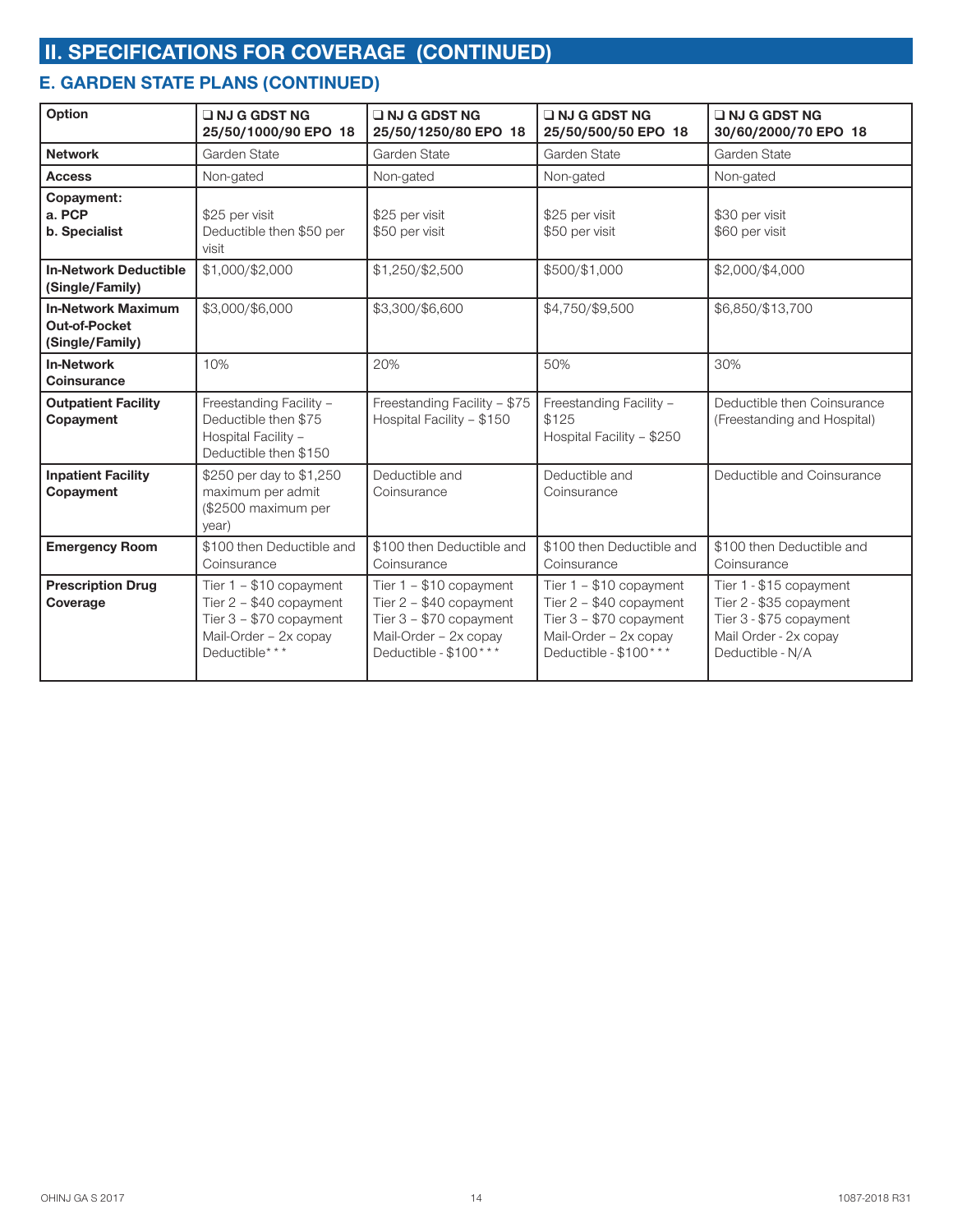## **E. GARDEN STATE PLANS (CONTINUED)**

| Option                                                               | $\Box$ NJ S GDST NG<br>25/50/2000/80 EPO<br><b>HSA 18</b>                                                                 | $\Box$ NJ S GDST NG<br>40/75/2250/50 EPO 18                                                                                     | $\Box$ NJ S GDST NG<br>50/75/2400/70 EPO 18                                                                                       | $\Box$ NJ S GDST GT<br>50/75/2400/70 EPO 18                                                                                        |  |
|----------------------------------------------------------------------|---------------------------------------------------------------------------------------------------------------------------|---------------------------------------------------------------------------------------------------------------------------------|-----------------------------------------------------------------------------------------------------------------------------------|------------------------------------------------------------------------------------------------------------------------------------|--|
| <b>Network</b>                                                       | Garden State                                                                                                              | Garden State                                                                                                                    | Garden State                                                                                                                      | Garden State                                                                                                                       |  |
| <b>Access</b>                                                        | Non-gated                                                                                                                 | Non-gated                                                                                                                       | Non-gated                                                                                                                         | Gated*                                                                                                                             |  |
| Copayment:<br>a. PCP<br>b. Specialist                                | Deductible then \$25 per visit<br>Deductible then \$50 per visit                                                          | \$40 per visit<br>\$75 per visit                                                                                                | \$50 per visit<br>\$75 per visit                                                                                                  | \$50 per visit<br>\$75 per visit                                                                                                   |  |
| <b>In-Network Deductible</b><br>(Single/Family)                      | \$2,000/\$4,000                                                                                                           | \$2,250/\$4,500                                                                                                                 | \$2,400/\$4,800                                                                                                                   | \$2,400/\$4,800                                                                                                                    |  |
| <b>In-Network Maximum</b><br><b>Out-of-Pocket</b><br>(Single/Family) | \$6,550/\$13,100                                                                                                          | \$7,200/\$14,400<br>\$7,100/\$14,200                                                                                            |                                                                                                                                   | \$7,200/\$14,400                                                                                                                   |  |
| <b>In-Network Coinsurance</b>                                        | 20%                                                                                                                       | 50%                                                                                                                             | 30%                                                                                                                               | 30%                                                                                                                                |  |
| <b>Outpatient Facility</b><br>Copayment                              | Freestanding Facility -<br>Deductible then \$75<br>Hospital Facility - Deductible<br>then \$500                           | Freestanding Facility -<br>Deductible then 30%<br>Coinsurance<br>Hospital Facility -<br>Deductible then 50%<br>Coinsurance      | Freestanding Facility -<br>Deductible then 30%<br>Hospital Facility -<br>Deductible then 50%                                      | Freestanding Facility -<br>Deductible then 30%<br>Hospital Facility -<br>Deductible then 50%                                       |  |
| <b>Inpatient Facility</b><br>Copayment                               | Deductible and Coinsurance                                                                                                | Deductible and<br>Coinsurance                                                                                                   | Deductible and<br>Coinsurance                                                                                                     | Deductible and<br>Coinsurance                                                                                                      |  |
| <b>Emergency Room</b>                                                | Deductible then \$100 then<br>coinsurance.                                                                                | \$100 then Deductible and<br>Coinsurance                                                                                        | \$100 then Deductible and<br>Coinsurance                                                                                          | \$100 then Deductible and<br>Coinsurance                                                                                           |  |
| <b>Prescription Drug</b><br>Coverage                                 | Tier $1 - $10$ copayment<br>Tier $2 - $40$ copayment<br>Tier $3 - $70$ copayment<br>Mail-Order - 2x copay<br>Deductible** | Tier $1 - $10$ copayment<br>Tier 2 - \$40 copayment<br>Tier $3 - $70$ copayment<br>Mail-Order - 2x copay<br>Deductible \$100*** | Tier $1 - $10$ copayment<br>Tier 2 - \$40 copayment<br>Tier $3 - $70$ copayment<br>Mail-Order - 2x copay<br>Deductible - \$100*** | Tier $1 - $10$ copayment<br>Tier $2 - $40$ copayment<br>Tier $3 - $70$ copayment<br>Mail-Order - 2x copay<br>Deductible - \$100*** |  |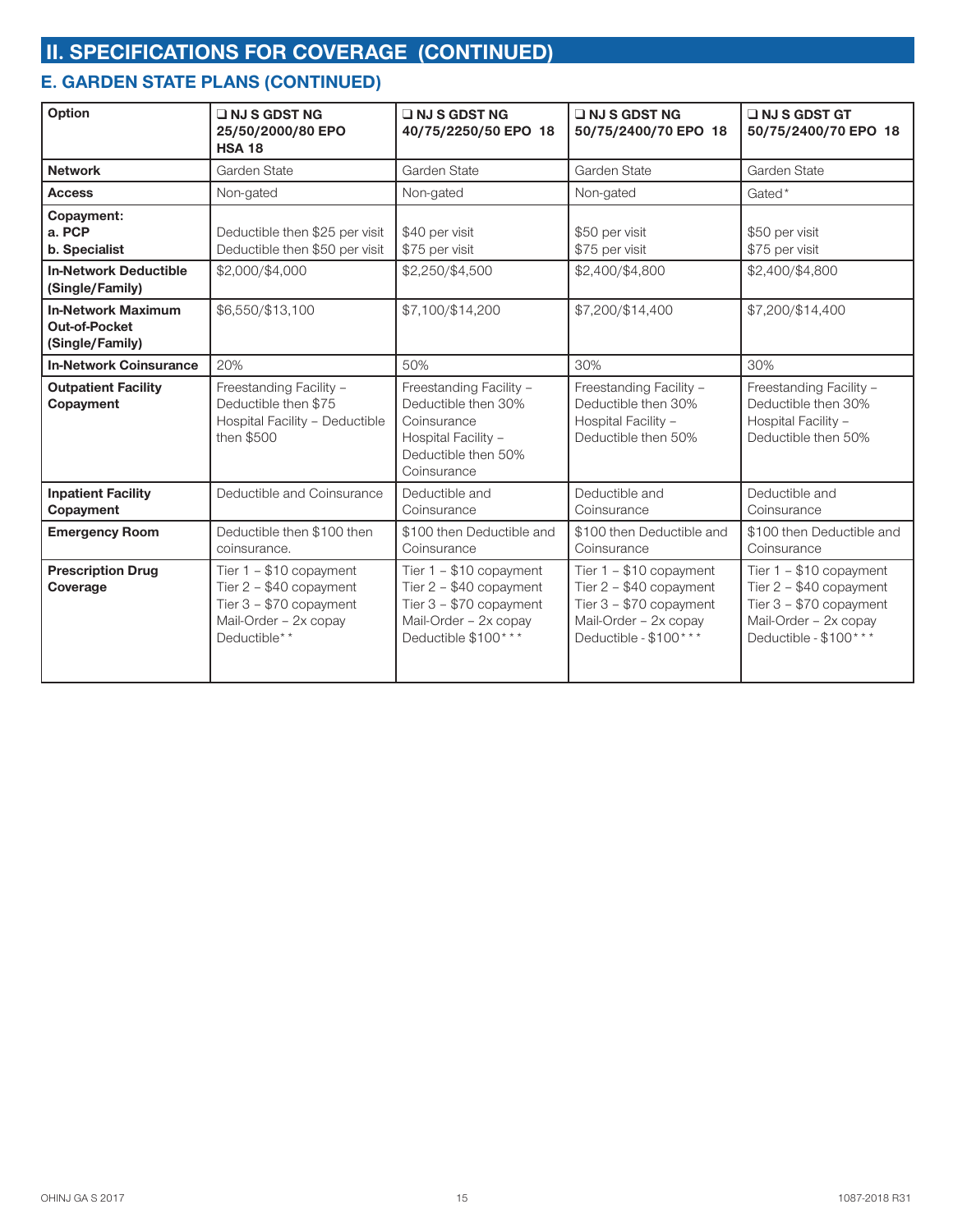### **E. GARDEN STATE PLANS (CONTINUED)**

| Option                                                               | $\Box$ NJ S GDST NG<br>40/60/2000/90 EPO 18*                                                                                 | <b>UNJ S GDST NG 1750/60</b><br><b>EPO HSA 18</b>                                               | INJ B GDST NG<br>10/70/3000/50 EPO<br><b>HSA 18</b>                                       | $\Box$ NJ B GDST NG<br>3000/50 EPO HSA 18                                                    |  |
|----------------------------------------------------------------------|------------------------------------------------------------------------------------------------------------------------------|-------------------------------------------------------------------------------------------------|-------------------------------------------------------------------------------------------|----------------------------------------------------------------------------------------------|--|
| <b>Network</b>                                                       | Garden State                                                                                                                 | Garden State                                                                                    | Garden State                                                                              | Garden State                                                                                 |  |
| <b>Access</b>                                                        | Non-gated                                                                                                                    | Non-gated                                                                                       | Non-gated                                                                                 | Non-gated                                                                                    |  |
| Copayment:<br>a. PCP<br>b. Specialist                                | \$40 per visit<br>\$60 per visit after deductible                                                                            | Deductible then 60%<br>Deductible then 60%                                                      | \$10 per visit after deductible<br>\$70 per visit after deductible                        | Deductible then 50%<br>Coinsurance                                                           |  |
| <b>In-Network Deductible</b><br>(Single/Family)                      | \$2,000/\$4,000                                                                                                              | \$1,750/\$3,500                                                                                 | \$3,000/\$6,000                                                                           | \$3,000/\$6,000                                                                              |  |
| <b>In-Network Maximum</b><br><b>Out-of-Pocket</b><br>(Single/Family) | \$6,600/\$13,200                                                                                                             | \$7,350/\$14,700                                                                                | \$6,550/\$13,100                                                                          | \$6,550/\$13,100                                                                             |  |
| <b>In-Network Coinsurance</b>                                        | 10%                                                                                                                          | 40%                                                                                             | 50%                                                                                       | 50%                                                                                          |  |
| <b>Outpatient Facility</b><br>Copayment                              | Freestanding Facility -<br>Deductible then \$100<br>Hospital Facility -<br>Deductible then \$300                             | Deductible then<br>Coinsurance<br>(Freestanding and Hospital)                                   | Deductible then 50%<br>Coinsurance                                                        | Deductible then 50%<br>Coinsurance                                                           |  |
| <b>Inpatient Facility</b><br>Copayment                               | Deductible then \$500 per<br>day to \$2500 maximum per<br>admit (\$5000 maximum per<br>year)                                 | Deductible then \$500 per<br>day (\$1500 maximum per<br>year)                                   | Deductible then \$50 per day<br>to \$250 maximum per admit<br>(\$500 maximum per year)    | Deductible then \$100 per<br>day to \$500 maximum per<br>admit (\$1,000 maximum<br>per year) |  |
| <b>Emergency Room</b>                                                | \$100 then Deductible and<br>\$100 then deductible and<br>Coinsurance<br>coinsurance<br>coinsurance.                         |                                                                                                 | Deductible then \$100 then                                                                | Deductible then \$100 then<br>coinsurance.                                                   |  |
| <b>Prescription Drug</b><br>Coverage                                 | Tier $1 - $25$ copayment<br>Tier $2 - $50$ copayment<br>Tier $3 - $75$ copayment<br>Mail-Order - 2x copay<br>Deductible* * * | Tier 1 - \$7 copayment<br>Tier 2 - 50%<br>Tier 3 - 50%<br>Mail-Order - 2x copay<br>Deductible** | Tier $1 - 50%$<br>Tier 2 - 50%<br>Tier $3 - 50%$<br>Mail-Order - 2x copay<br>Deductible** | Tier $1 - 50%$<br>Tier 2 - 50%<br>Tier $3 - 50%$<br>Mail-Order - 2x copay<br>Deductible**    |  |

#### **Deductibles and out-of-pocket accumulation periods are on a □ calendar year □ contract year basis.**

\* Referrals are required for this plan design.

\*\*NOTE: All in-network medical and pharmacy services are subject to the in-network deductible. Once the deductible has been satisfied, the applicable medical coinsurance and prescription drug copayment will apply based on the option selected at plan inception. Out-of network benefits are accumulated separately. No individual on a multiple person contract may satisfy the individual deductible and maximum out-of-pocket until the entire family deductible or maximum out-of-pocket has been met. \*\*\* Deductible applies to Tier 2 and Tier 3 drugs.

#### **Additional Benefit Options:**

**Q** Domestic Partner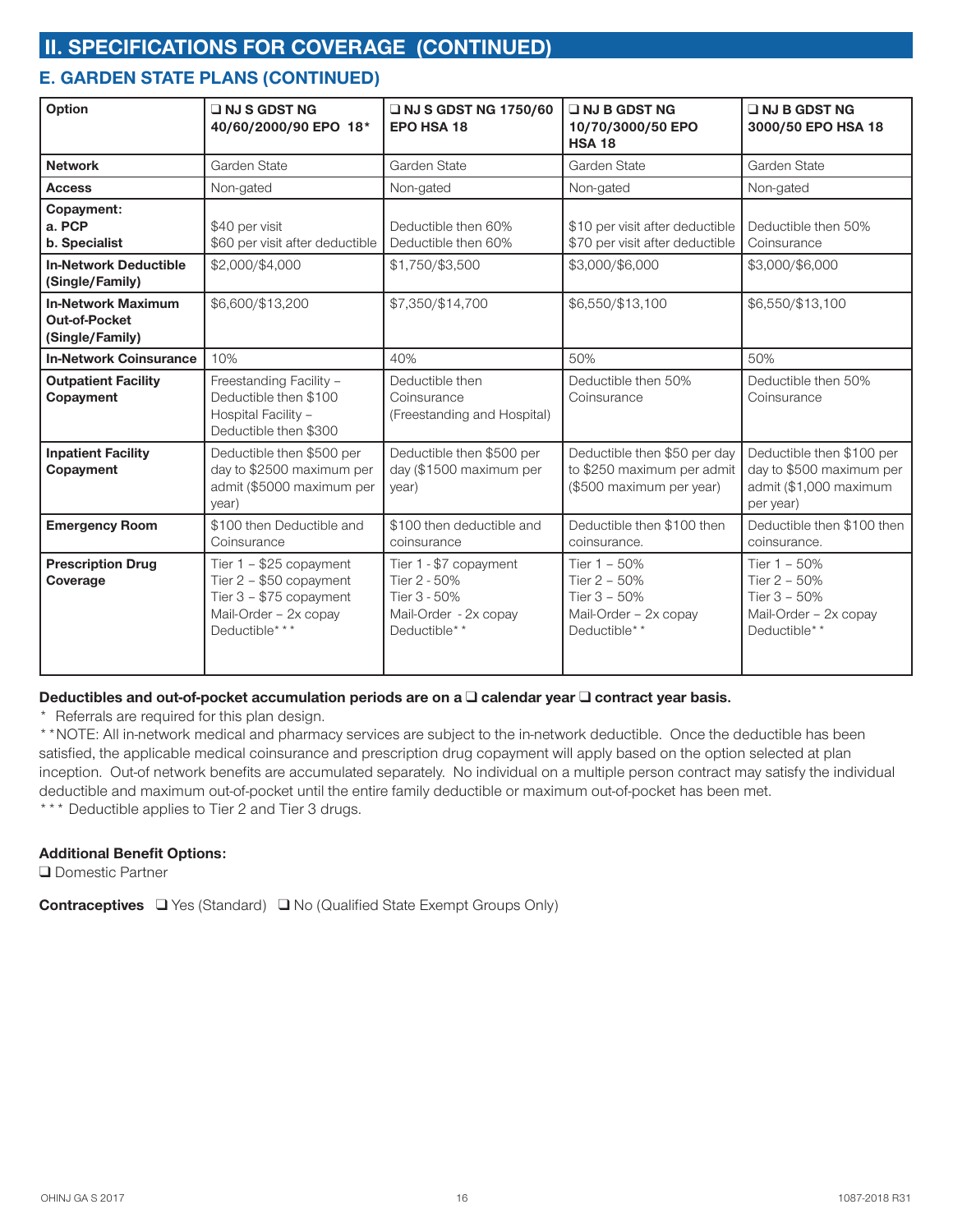# **III. ALL QUESTIONS MUST BE ANSWERED**

|    |                                                                                                                                                                               | U I I U I VI U                                                                                              |                                                                           |                        |                                                                                                                                     |                                           |           |  |
|----|-------------------------------------------------------------------------------------------------------------------------------------------------------------------------------|-------------------------------------------------------------------------------------------------------------|---------------------------------------------------------------------------|------------------------|-------------------------------------------------------------------------------------------------------------------------------------|-------------------------------------------|-----------|--|
| 1. | Is there any Group Health Plan:                                                                                                                                               |                                                                                                             |                                                                           |                        |                                                                                                                                     |                                           |           |  |
|    | Now in force and to be continued?                                                                                                                                             |                                                                                                             | $\Box$ Yes<br>$\Box$ Yes                                                  | $\Box$ No<br>$\Box$ No |                                                                                                                                     |                                           |           |  |
|    | Currently being applied for?                                                                                                                                                  |                                                                                                             |                                                                           |                        |                                                                                                                                     |                                           |           |  |
|    |                                                                                                                                                                               |                                                                                                             |                                                                           |                        | If "Yes" identify the name of the Group Health Plan, give a description of the plan(s) and name of insurance carrier(s)             |                                           |           |  |
| 2. |                                                                                                                                                                               |                                                                                                             |                                                                           |                        |                                                                                                                                     |                                           |           |  |
|    |                                                                                                                                                                               |                                                                                                             |                                                                           |                        |                                                                                                                                     |                                           |           |  |
|    |                                                                                                                                                                               | $\Box$ Yes<br>$\Box$ No<br>Is the coverage applied for in this application replacing other group insurance? |                                                                           |                        |                                                                                                                                     |                                           |           |  |
|    |                                                                                                                                                                               |                                                                                                             |                                                                           |                        |                                                                                                                                     |                                           |           |  |
|    |                                                                                                                                                                               |                                                                                                             |                                                                           |                        |                                                                                                                                     |                                           |           |  |
| 3. |                                                                                                                                                                               |                                                                                                             | Are extended benefits provided in case of termination of health benefits? |                        | $\Box$ No<br>$\Box$ Yes                                                                                                             |                                           |           |  |
| 4. | To the best of your knowledge are there any current or former employees or their eligible dependents whose health insurance is<br>$\Box$ Yes<br>$\Box$ No<br>being continued? |                                                                                                             |                                                                           |                        |                                                                                                                                     |                                           |           |  |
|    |                                                                                                                                                                               |                                                                                                             |                                                                           |                        | Please provide the following information for each current/former employee or dependent on health continuations.                     |                                           |           |  |
|    | Name of Employee/<br><b>Dependent</b>                                                                                                                                         | Date of<br><b>Birth</b>                                                                                     | <b>Type of Continuation State/</b><br><b>Federal/Extended Benefits</b>    |                        | <b>Reason for Termination</b><br>Disability/Other                                                                                   | <b>Continuation Dates</b><br><b>Start</b> | End       |  |
|    |                                                                                                                                                                               |                                                                                                             |                                                                           |                        |                                                                                                                                     |                                           |           |  |
|    |                                                                                                                                                                               |                                                                                                             |                                                                           |                        |                                                                                                                                     |                                           |           |  |
|    |                                                                                                                                                                               |                                                                                                             |                                                                           |                        |                                                                                                                                     |                                           |           |  |
|    |                                                                                                                                                                               |                                                                                                             |                                                                           |                        |                                                                                                                                     |                                           |           |  |
|    |                                                                                                                                                                               |                                                                                                             |                                                                           |                        |                                                                                                                                     |                                           |           |  |
|    |                                                                                                                                                                               |                                                                                                             |                                                                           |                        |                                                                                                                                     |                                           |           |  |
|    |                                                                                                                                                                               |                                                                                                             | If additional space is needed, attach a separate sheet, signed and dated. |                        |                                                                                                                                     |                                           |           |  |
|    |                                                                                                                                                                               |                                                                                                             |                                                                           |                        |                                                                                                                                     |                                           |           |  |
| 5. | To the best of your knowledge:                                                                                                                                                |                                                                                                             | A. Are any employees or dependents presently incapacitated?               |                        | $\Box$ Yes<br>$\Box$ No                                                                                                             |                                           |           |  |
|    |                                                                                                                                                                               |                                                                                                             |                                                                           |                        | B. Are any dependent children incapable of self-support due to a physical or mental disability?                                     | $\Box$ Yes                                | $\Box$ No |  |
|    |                                                                                                                                                                               |                                                                                                             |                                                                           |                        |                                                                                                                                     |                                           |           |  |
|    |                                                                                                                                                                               |                                                                                                             |                                                                           |                        | Additional space to explain if Items 1, 2 or 3 were answered "Yes." Refer to the question number, and give details including names, |                                           |           |  |
|    | where appropriate.                                                                                                                                                            |                                                                                                             |                                                                           |                        |                                                                                                                                     |                                           |           |  |
|    |                                                                                                                                                                               |                                                                                                             |                                                                           |                        |                                                                                                                                     |                                           |           |  |
|    |                                                                                                                                                                               |                                                                                                             |                                                                           |                        |                                                                                                                                     |                                           |           |  |
|    |                                                                                                                                                                               |                                                                                                             |                                                                           |                        |                                                                                                                                     |                                           |           |  |
|    |                                                                                                                                                                               |                                                                                                             |                                                                           |                        | $\Box$ Yes<br>6. Does the employer participate in an arrangement with a Professional Employer Organization?                         | $\Box$ No                                 |           |  |
|    |                                                                                                                                                                               |                                                                                                             |                                                                           |                        | (Refer to Advisory Bulletin 00-SEH-02 if you need information concerning what constitutes a Professional Employer Organization.)    |                                           |           |  |
|    |                                                                                                                                                                               |                                                                                                             | IV. AGENT/PRODUCER INFORMATION                                            |                        |                                                                                                                                     |                                           |           |  |
|    |                                                                                                                                                                               |                                                                                                             |                                                                           |                        |                                                                                                                                     |                                           |           |  |
|    | Broker:                                                                                                                                                                       |                                                                                                             |                                                                           |                        |                                                                                                                                     |                                           |           |  |
|    | Name                                                                                                                                                                          |                                                                                                             | Code                                                                      | Address                |                                                                                                                                     |                                           |           |  |

Name Code Address